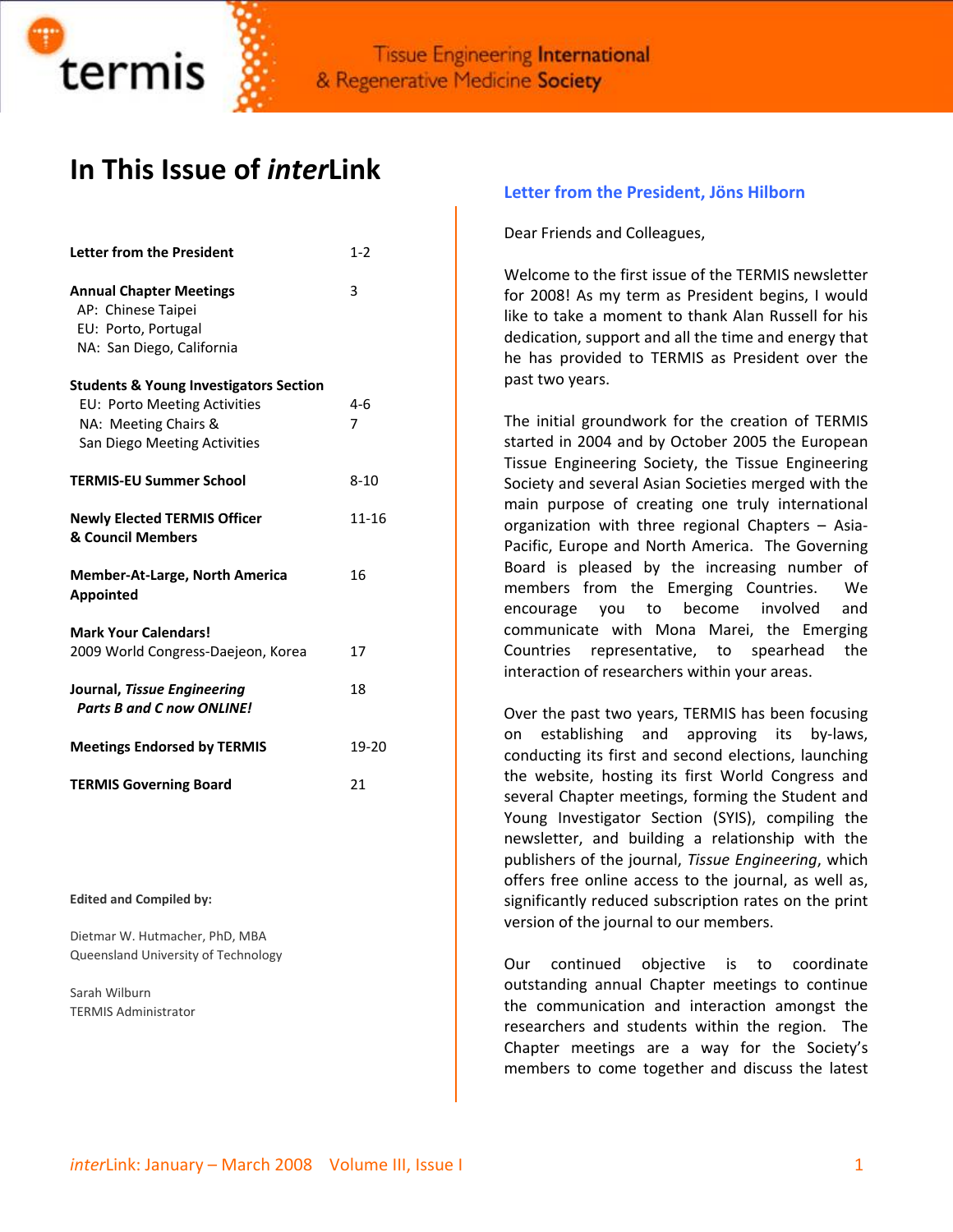

research, establish new ideas and interact with other researchers within the field. Membership to TERMIS is included in the registration fee making it easy to continue your membership within the Society.

I encourage you to attend one, two or all three of the annual Chapter meetings this year. The European meeting will be held in June 22-26 in Porto, Portugal; the Asian-Pacific meeting will be held in November 7-8 in Chinese Taipei; and the North American meeting will take place in San Diego from December 6‐10. Every three years, TERMIS hosts a World Congress that will bring together everyone from around the world with the next one planned from August 31‐September 3, 2009 in Daejeon, South Korea. More details on registrations, abstract submissions and hotel reservations for all TERMIS meetings can be found at [www.termis.org.](http://www.termis.org/)

We need to continue to focus on our young researchers as they are the future of the field. The three regional Chapters of SYIS have been very interactive in coordinating student events during the annual meetings, such as, the student‐meet‐mentor sessions, student co‐chairs, a career center, a project proposal competition, lab and poster tours, and various social activities. If you are a student member of TERMIS, we encourage you to contact your SYIS Chapter representative to become more actively involved.

TERMIS was formed to integrate the world of tissue engineering and regenerative medicine research on a global scale. We are on our way to accomplishing this mission, but need to continue working together as a whole to encourage interaction amongst researchers in the field. We are in a field that is continuously evolving with new challenges, but with one ultimate goal: to find cures and new technologies that will ultimately affect human beings around the world.

I encourage anyone to contact me at anytime with your suggestions and ideas for the Society. I look forward to working with the TERMIS Governing Board and the Chapter Councils over the next two years!

Sincerely,

in Hill

Jöns Hilborn, PhD TERMIS President

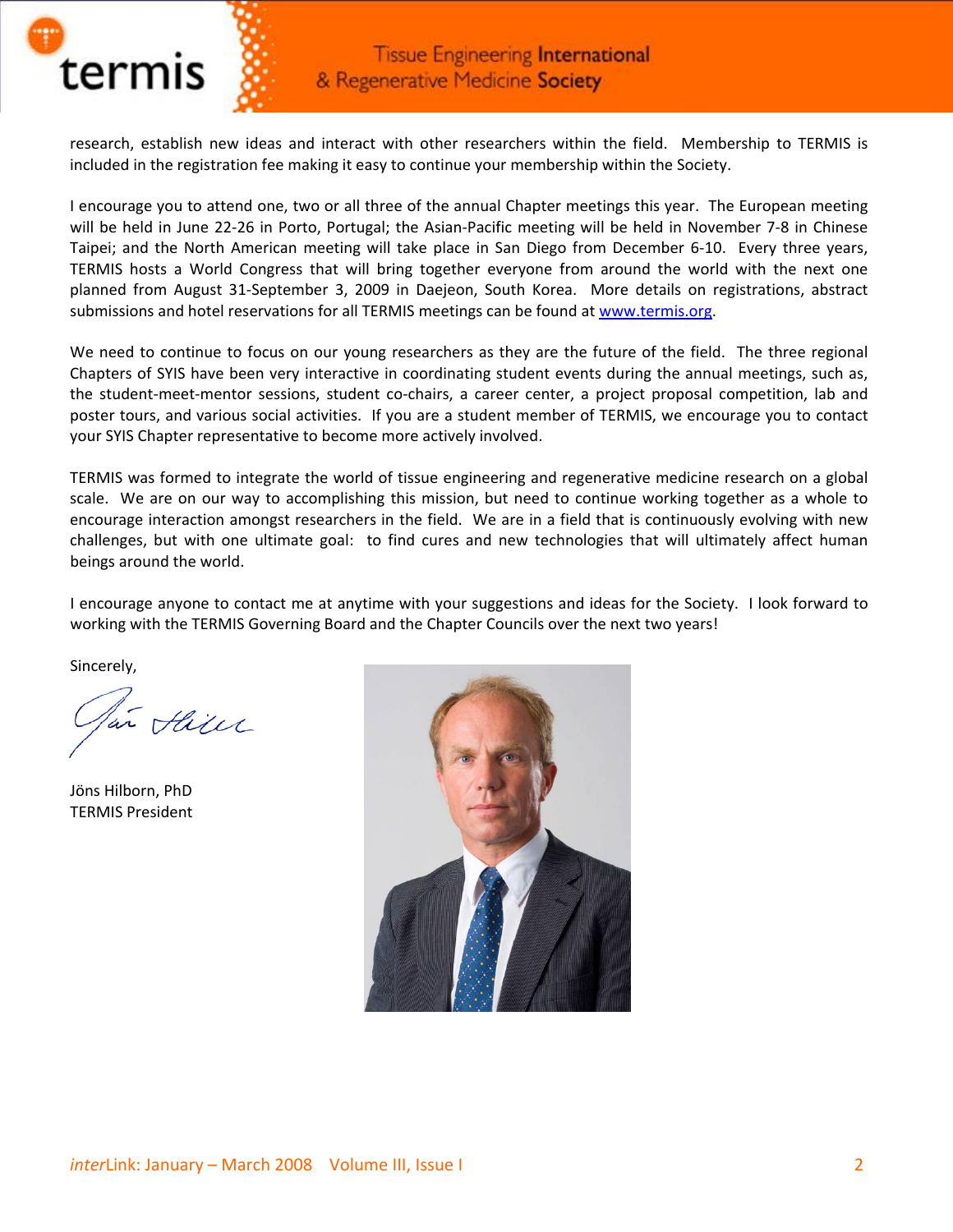

## **Upcoming 2008 TERMIS Chapter Meetings!**

#### **Register NOW for the 2008 TERMIS‐EU Porto Meeting!**

#### **Abstracts being ACCEPTED! Submit your abstract to the 2008 TERMIS‐NA San Diego Meeting TODAY!**

#### **June 2008**

TERMIS‐Europe: Porto, Portugal Porto Congress Center – Alfândega Meeting Chair: Rui Reis 23‐26 June 2008 [www.termis.org/eu2008](http://www.termis.org/eu2008) Register and Book Your Hotel Room Today! To learn more about SYIS‐EU Activities, visit <http://www.termis.org/eu2008/students.php>

**November 2008** TERMIS‐Asia‐Pacific: Chinese, Taipei Taipei International Convention Center Meeting Chair: Prof. Ging‐Ho Hsiue November 7‐8, 2008 [www.termis.org/ap2008](http://www.termis.org/ap2008)

#### **December 2008**

TERMIS‐North America: San Diego, California In Conjunction with CTEM Hyatt Regency La Jolla Meeting Chairs: Bill Tawil, Bob Sah and Anthony Ratcliffe December 7‐10, 2008 [www.termis.org/na2008](http://www.termis.org/na2008) **Abstracts invited! The abstract system is now [OPEN!](http://www.termis.org/na2008/abstract_call.php) The abstract submission deadline is** 

**June 30, 2008.**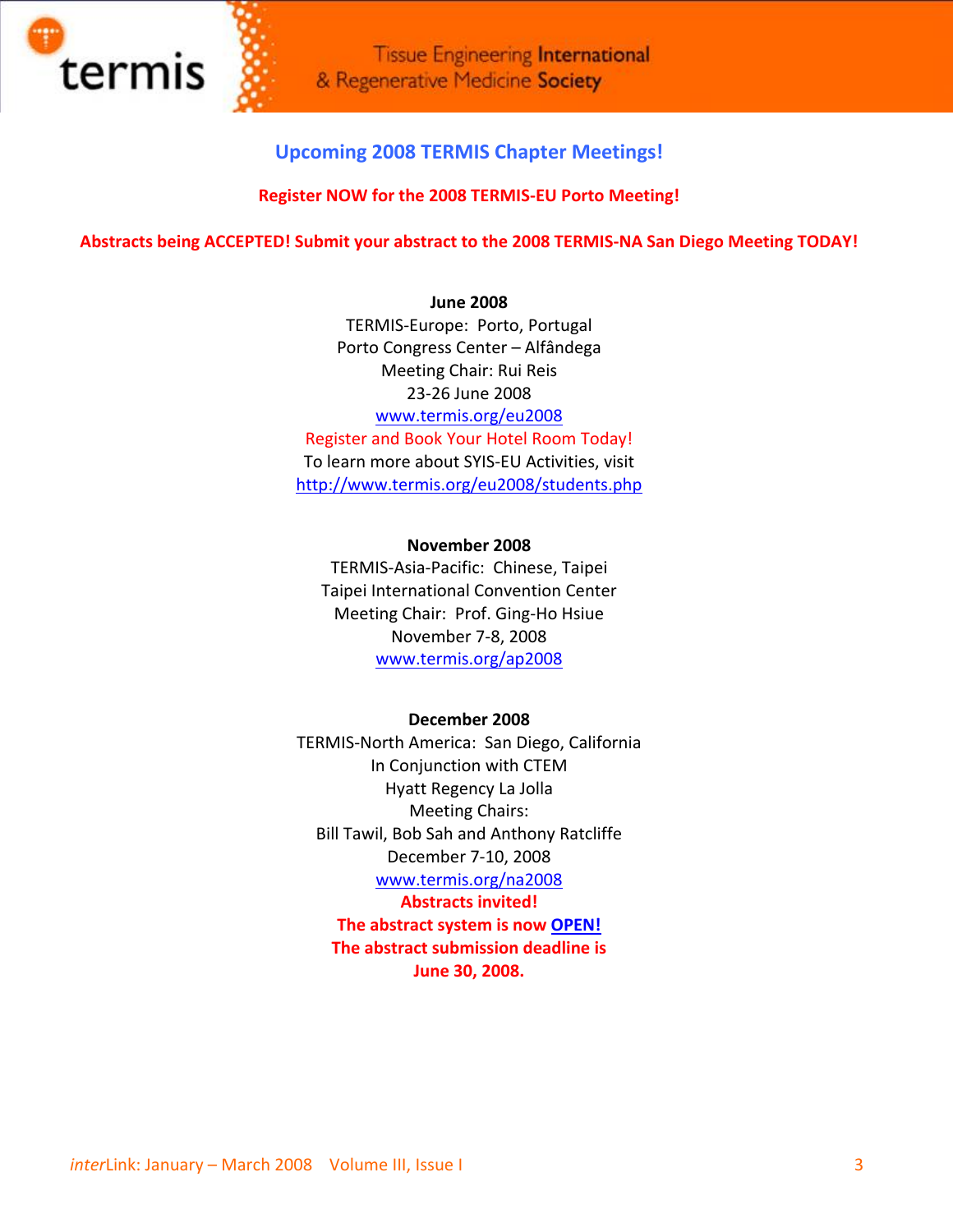

## **Student and Young Investigator Section ‐ SYIS**

## **Events Organized by TERMIS‐EU SYIS at Porto Meeting**

The Student and Young Researchers Section (SYIS) of TERMIS‐EU is pleased to organize several events at the forthcoming meeting in Porto. The role of SYIS is to help and encourage young researchers to network and interact with experts in the field and to foster personal professional development.

#### **WE LOOK FORWARD FOR YOUR PARTICIPATION!**

#### **INTERNATIONAL PROJECT PROPOSALS FOR STUDENTS AND YOUNG INVESTIGATORS**

*Open for all SYIS members* 

Following the success of the previous SYIS Project Competition (London Meeting 2007), TERMIS‐SYIS will hold an "International Project Proposal Competition" in the Porto Meeting.

This proposal calls for several researchers to collaborate and put together a research proposal focusing on the scientific excellence, impact to TERM field and also on the consortium.

#### **Deadline: Friday, April 11, 2008.**

**Criteria:**

The project to be proposed may be launched on any branch of the Tissue Engineering and Regenerative Medicine field (click here for details and eligibility criteria

[http://www.termis.org/eu2008/docs/termisEU2008\\_SYIS\\_CallForInternationalProjectsCompetition.doc](http://www.termis.org/eu2008/docs/termisEU2008_SYIS_CallForInternationalProjectsCompetition.doc)

All participants/partners should be eligible members of TERMIS‐SYIS;

It should be restricted to a maximum number of 3 participants/partners, including the coordinator;

It must involve international collaborations;

The project should be designed considering the time window of 2 years;

The project proposals should not exceed a maximum of 3 pages (use the *Template*

[http://www.termis.org/eu2008/docs/termisEU2008\\_SYIS\\_InternationalProjectsTemplate.doc](http://www.termis.org/eu2008/docs/termisEU2008_SYIS_InternationalProjectsTemplate.doc)

CVs (max. 1 page) are required for all participants/partners;

Projects will be evaluated considering: scientific excellence, impact to TERM field and quality of the consortium. **Applications must include:**

The project proposals (max. 3 pages – use template provided);

CVs of all participants of the consortium (max. 1 page).

Successful applicants will present their idea to an audience and a panel of judges during the TERMIS‐EU 2008 Annual Meeting with the **winners receiving a prize of 1,500 Euros**.

Further information on the call and template for project submission can be obtained contacting Catarina Alves at [cmalves@dep.uminho.pt](mailto:cmalves@dep.uminho.pt) or Miguel Oliveira at [miguel.oliveira@dep.uminho.pt.](mailto:miguel.oliveira@dep.uminho.pt)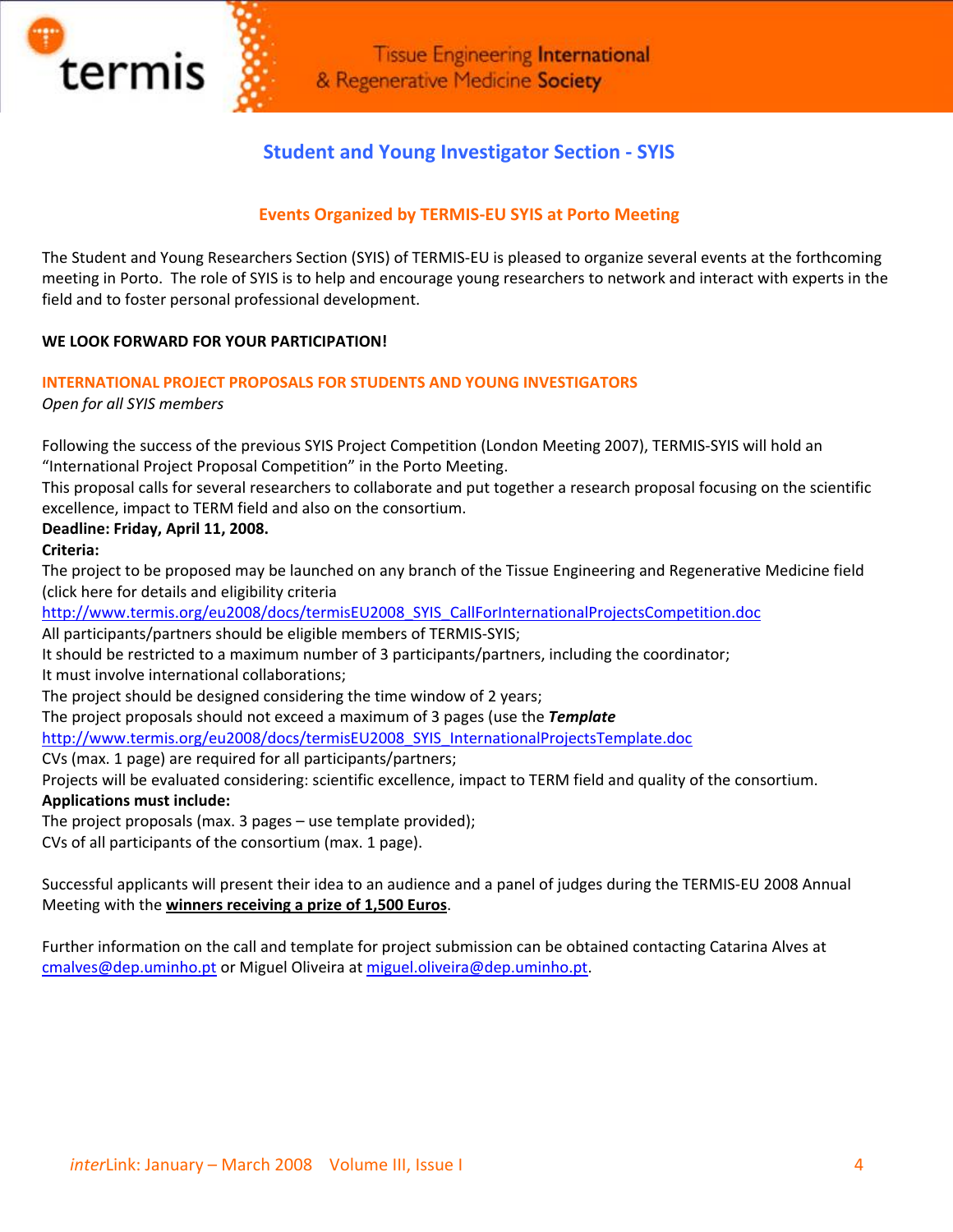

#### **STUDENT MENTOR HAPPY HOUR**

*Open for all SYIS members Place and Date: To Be Confirmed*

As previously, TERMIS‐SYIS will be hosting the student‐mentor happy hour. **This event will allow students and young investigators to network with world‐renowned academic and industrial researchers.** Students and young investigators will be assigned to tables based on their mentor preferences. Selections will be made on a first come first serve basis to the first 100 students and young investigators.

Complimentary beverages will be served.

Please check this page for future updates. For more information please contact Yvonne Bastiaansen at [y.bastiaansen@erasmusmc.nl](mailto:y.bastiaansen@erasmusmc.nl) or Eric Farrell at [e.farrel@erasmusmc.nl](mailto:e.farrel@erasmusmc.nl)

#### **SCIENTIFIC SESSION CO‐CHAIRS**

*Open for all SYIS members*

TERMIS‐EU SYIS is pleased to announce the opportunity for students and young investigators to serve as co‐chairs for the scientific sessions at the TERMIS‐EU Porto Meeting in June. All applicants for these positions must meet the criteria below:

#### **Criteria:**

Must be a TERMIS‐SYIS member Must have submitted an abstract and have it accepted for either an oral or poster presentation Must be proficient in English

### **Applications must include:**

Short Bibliographic Sketch (one page) Your research details: institution, advisor, and research topic A 250 words essay on why you would like to serve as a session co‐chair A list of the 3 top sessions for which you would like to be co-chair (in order of preference) Complete applications must be emailed to João Oliveira at [joao.oliveira@dep.uminho.pt](mailto:joao.oliveira@dep.uminho.pt) or to Catarina Alves at [cmalves@dep.uminho.pt](mailto:cmalves@dep.uminho.pt) no later than **Friday, May 02, 2008**.

#### **GUIDED POSTER TOUR**

*Open for all SYIS members Place and Date: To Be Confirmed*

**TERMIS‐EU SYIS will be hosting a Guided Poster Tour**. The aim of this activity is to help students to critically assess posters on display in an informal group setting. Students will be led to several posters with the senior guides who will direct the discussion about the merits and disadvantages of poster layouts, research approaches and presentation. Please check this page in the future updates. For more information please contact Yvonne Bastiaansen at [y.bastiaansen@erasmusmc.nl](mailto:y.bastiaansen@erasmusmc.nl).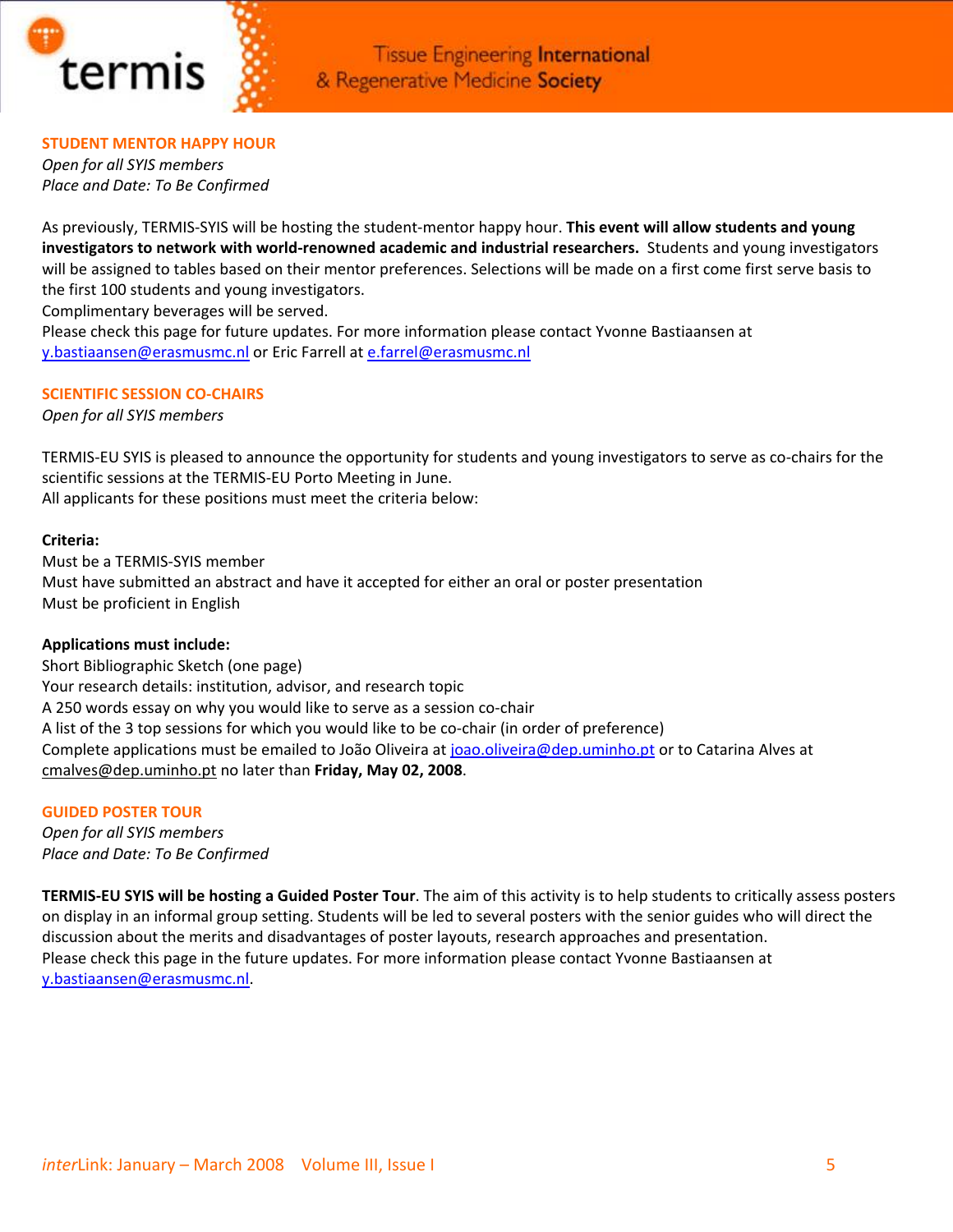

#### **TERMIS EU MEETING CAREER CENTER**

The Meeting Career Center aims at enhancing professional opportunities for the attendees of the upcoming TERMIS‐EU Porto Meeting.

The career center will be available for academic laboratories or industry representatives who are interested in a global resource for potential applicants. If you would like to post current job openings within your organization, please send information pertaining to the job opening to Catarina Alves at [cmalves@dep.uminho.pt.](mailto:cmalves@dep.uminho.pt) A posting will be created at the TERMIS‐EU Meeting and at the SYIS Forum.

#### **TERMIS‐SYIS GENERAL ASSEMBLY**

*Open for all SYIS members Place and Date: To be confirmed*

Join us for the open members meeting to discuss current topics affecting TERMIS-EU SYIS. It will be an opportunity for you to take part in present and future actions of TERMIS‐EU SYI Section.

#### **SYIS SOCIAL NIGHT**

*Open for all SYIS and TERMIS members Place and Date: 22nd June 2008; Bazaar, Porto*

Enjoy this opportunity to meet and **network with students and young investigators from around the world who are attending the TERMIS‐EU Meeting**.

The SYIS Social Night will take place in a bar close to the TERMIS‐EU 2008 venue centre. Its lounge style atmosphere is the perfect environment to get to know your peers. It has both open and closed spaces being considered a reference in the night tour of Porto.

Drinks will be available to every participant and more senior TERMIS members interested in contacting with the future pioneers in the field of TERM are also most welcome to join.

Please confirm your presence by email to João Oliveira ([joao.oliveira@dep.uminho.pt](mailto:joao.oliveira@dep.uminho.pt)) until **Monday, May 30, 2008.**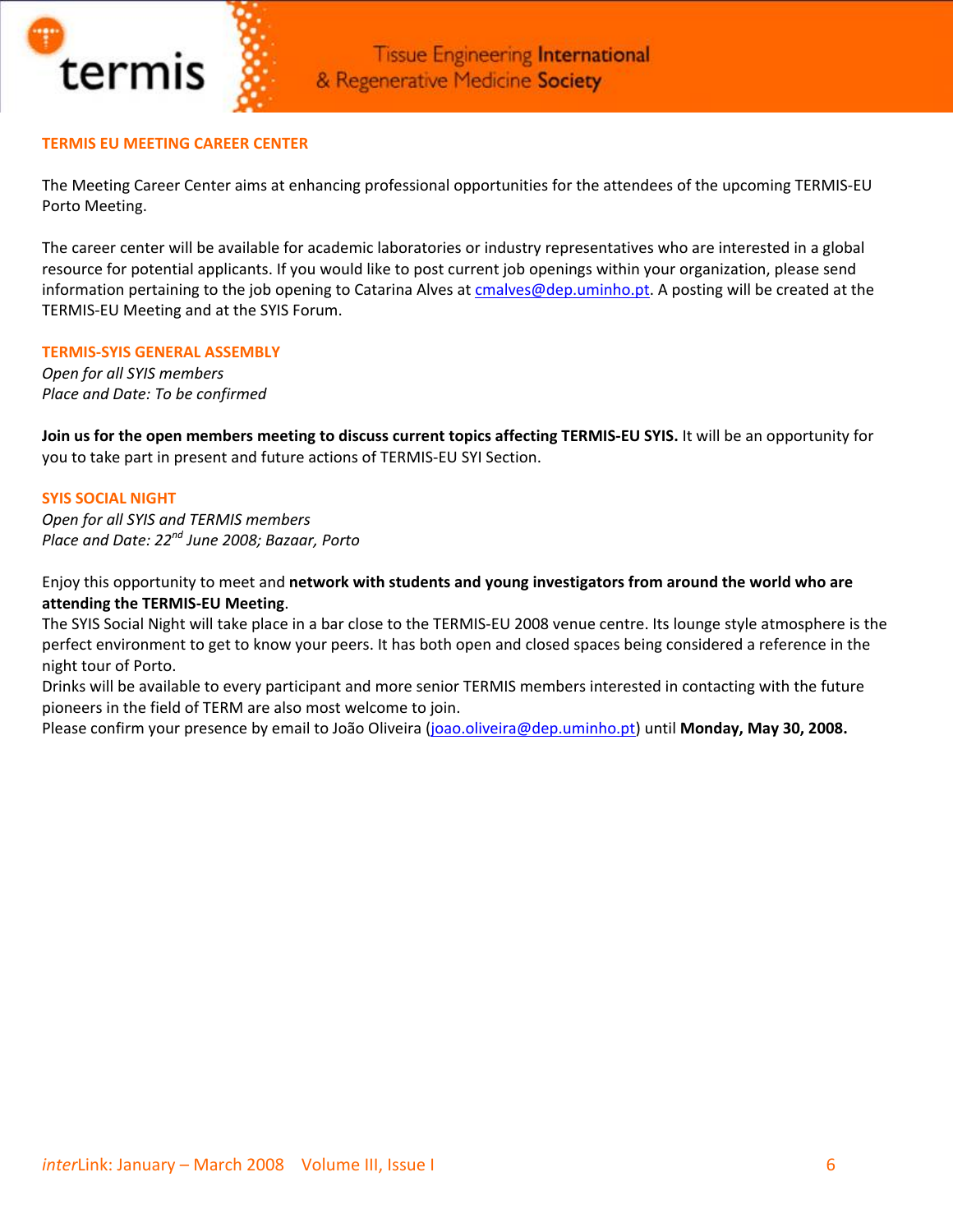

## **North American Students and Young Investigator Section (SYIS‐NA)**

#### **Welcomes New Meeting and Fundraising Committee Chairs**

NA-SYIS would like to extend a special thank you to Doug Baumann and his team for the hard work they put in to planning the student activities for the 2007 TERMIS meeting. As we say goodbye to Doug, we would like to welcome Jennifer Hwang and Allison Finger as the new co-chairs of the fundraising committee. Jen is a Ph.D. candidate at the University of California, San Diego in the laboratory of Dr. Robert L. Sah. Allison is a Ph.D. candidate at the University of California, San Diego in the laboratory of Dr. Shyni Varghese. Jen and Allison are already hard at work planning the student activities for the 2008 TERMIS meeting.

#### **2008 TERMIS Student Activities Are Gearing Up**

The new meeting and fundraising committee chairs, Jen and Allison, have been hard at work planning the student activities for the 2008 TERMIS meeting in San Diego. Many of your favorite events from last year will be included as well as a couple of new events. Tentatively scheduled events include a welcome reception, resume workshop, poster competition, career fair, fun run 5K, student mentor lunch, and a panel discussion. Stay tuned for more details about these events as the meeting approaches. If you are interested in helping with the student activities at the 2008 TERMIS meeting, please contact Julie Steen at [justeen@wfubmc.edu.](mailto:justeen@wfubmc.edu)

#### **2008 Tentative Schedule for SYIS‐NA Activities in San Diego**

Visit the TERMIS‐NA 2008 San Diego conference website, [www.termis.org/na2008,](http://www.termis.org/na2008) for the latest information on the SYIS‐NA activities.

> Saturday December 6 7:00‐9:00 p.m.: Welcome Reception

> Sunday December 7 12:45‐1:45 p.m.: Resume Workshop 6:00‐8:00 p.m.: Poster Competition 6:00‐8:00 p.m.: Career Fair

Monday December 8 7:00‐7:45 a.m.: Fun Run 12:30‐1:30 p.m.: Student Mentor Lunch

Tuesday December 9 12:30‐1:30 p.m.: SYIS Annual Business Meeting 5:00‐11:00 p.m.: Social Event

Wednesday December 10 8:30‐9:30 a.m.: Panel Discussion

 **\*\*Schedule is subject to change.**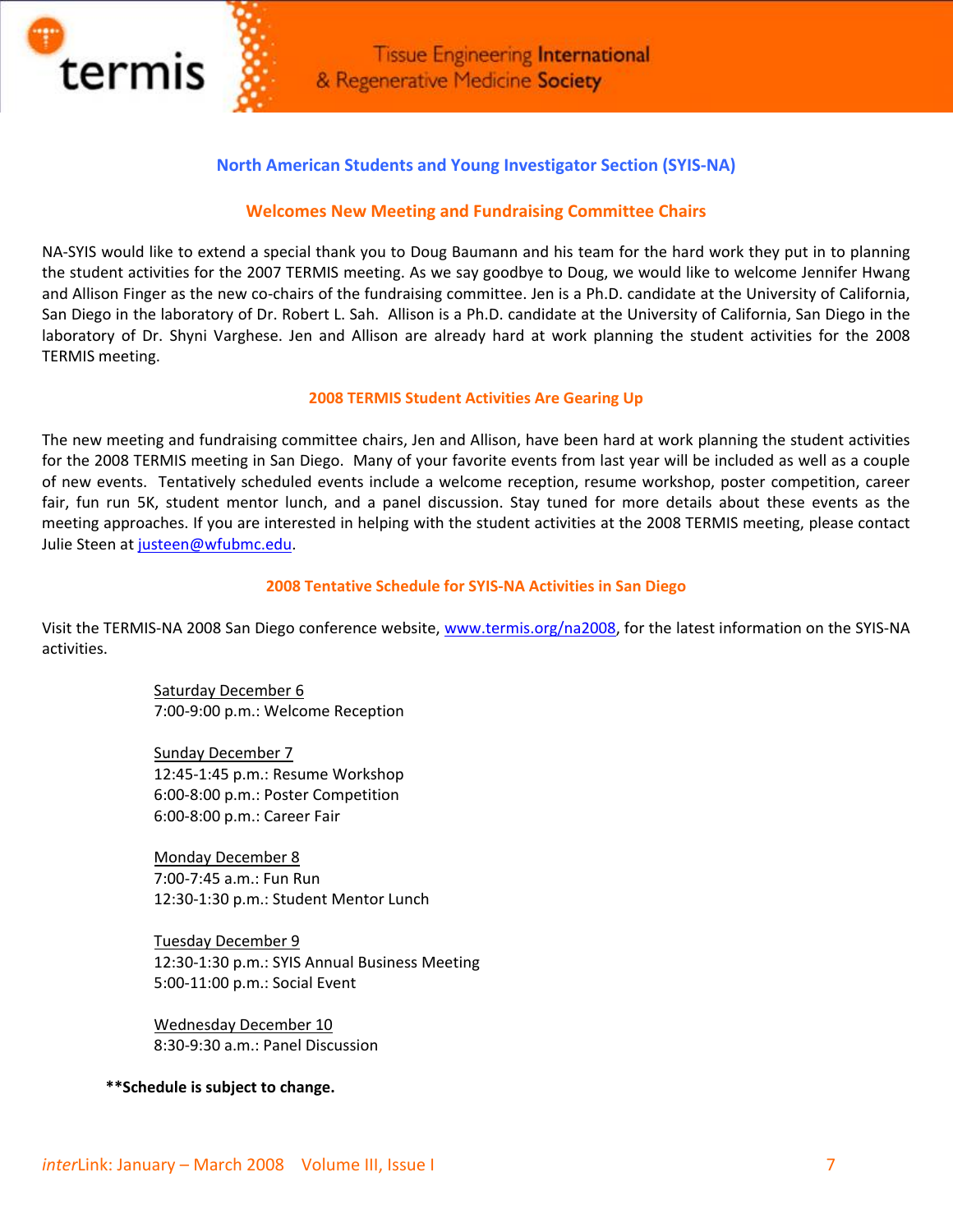







#### **TERMIS‐EU Summer School** *Blood Transfusion Centre of Slovenia Faculty of Technology and Metallurgy, University of Belgrade, Serbia National Institute of Biology, Slovenia Tissue Engineering and Regenerative Medicine International Society‐Europe* Organizes the

#### **International Summer School**

*On*

**Advanced Biomedical Technologies for Treatment of Osteochondral Defects** *Piran, Slovenia, September 14‐ 21, 2008*



The Summer School is organized as a PhD level course intended for graduate students in engineering and life sciences, with the focus on advanced approaches to the treatment of osteochondral defects. The aim is to introduce the students to different aspects of developing new strategies for clinical applications, starting with the clinical problem and laboratory scale systems, and ending with engineering, ethical and legislative issues in translation to clinics. The course will begin with the physiology of cartilage and bone, and the clinical problem of injury of these tissues. Next, the tissue engineering approaches to regeneration of injured tissues will be presented, with focus on the design and selection of appropriate biomaterials, and the design and operation of bioreactor systems. Finally, the methods for evaluation of engineered tissues will be reviewed followed by ethical issues and legislation in clinical applications. The course will include lectures and laboratory demonstrations of synthesis and production of various biomaterials as well as set up and operation of several tissue engineering bioreactors.

#### Program:

Clinical problem of cartilage and bone tissue injury

Autologous cell therapies for cartilage and bone tissue regeneration

Tissue engineering approaches to treat osteochondral defects

Biomaterials for cell support for cartilage and bone regeneration:

Hydrogels (applications in cartilage tissue regeneration)

- Hydroxyapatites and composite biomaterials for bone tissue regeneration

Smart biomaterials in regeneration of cartilage and bone (functionalized biomaterials, biomaterials with controlled delivery of regulatory molecules, composite biomaterials) Bioreactor systems for cartilage and bone tissue engineering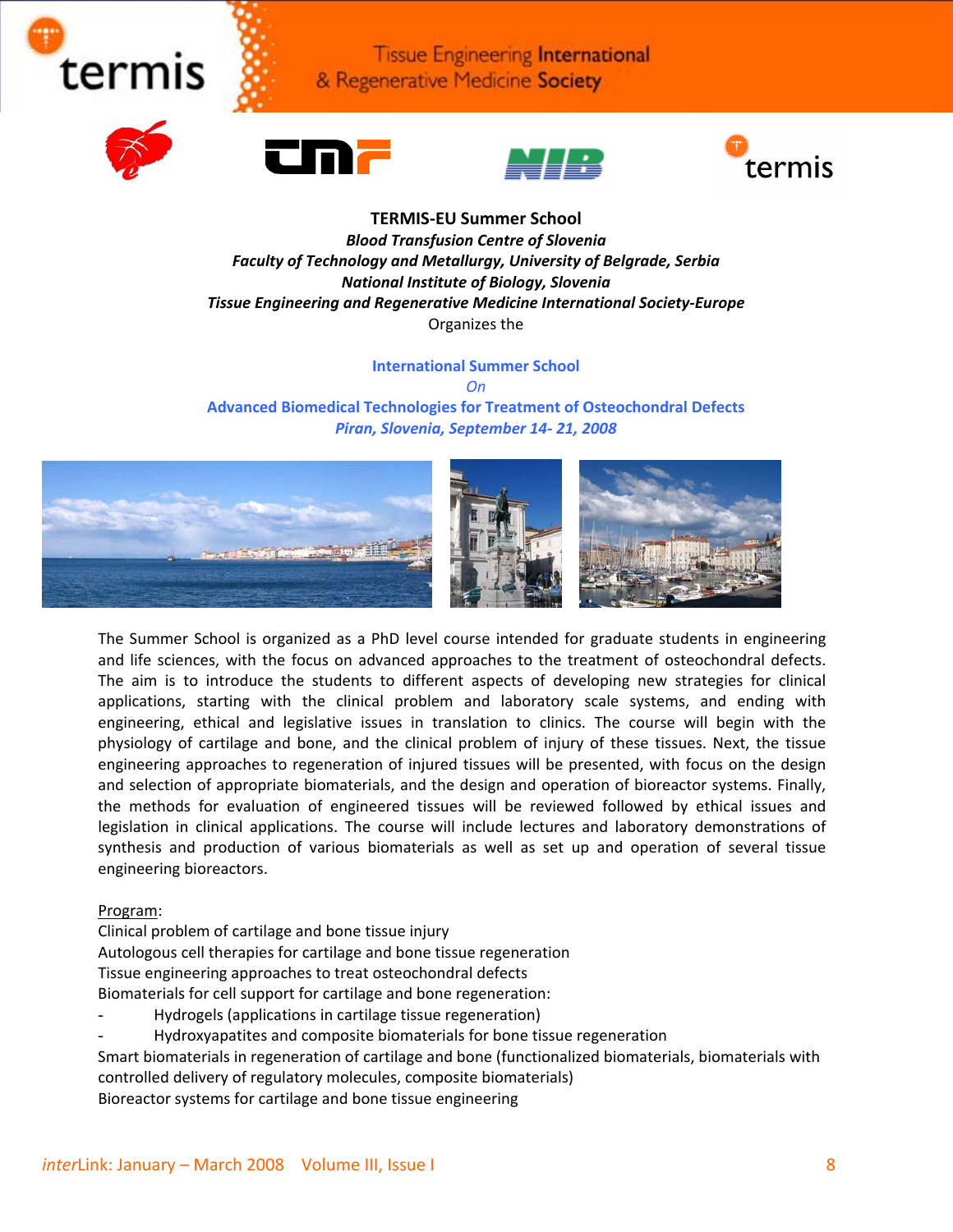

Characterization of engineered tissues Ethical issues and legislation

#### Lecturers:

Andrea Barbero, Research Associate, University Hospital Basel Bianca Baroli, Assistant Professor, University of Cagliary Branko Bugarski, Professor, University of Belgrade Smadar Cohen, Professor, Ben‐Gurion University of the Negev Matej Drobnic, Orthopaedic Surgery Consultant, University Medical Centre, Ljubljana Djordje Janackovic, Associate Professor, University of Belgrade Charles Kessler, Principal Scientific Officer, European Commission,Directorate‐General for Research

Hana Krecic‐Stres, Project Manager, Educell d.o.o. Nevenka Kregar Velikonja, Managing Director, Educell d.o.o.

Darja Marolt, Postdoctoral Scholar, Columbia University Lorenz Meinel, Senior Scientist, ETH Zurich Ulrich Noth, Head of the Division of Tissue Engineering, University of Wurzburg Bojana Obradovic, Associate Professor, University of Belgrade Michael Sittinger, Head of the Laboratory for Tissue Engineering, Charite University Medicine Ralf Toenjes, Professor, Paul Erlich Institute, Langen Gordana Vunjak‐Novakovic, Professor, Columbia University Dieter Wirz, Senior Scientist, University‐Hospital Basel

Literature**:** Course notes available on July 15, 2008

Exam: 2 hour written exam after the completion of the course

#### Total**: 35 hours, 4 ECTS credits**

Certificate: The students who have completed the course and passed the exam will obtain a certificate for the PhD level course "Advanced Biomedical Technologies for Treatment of Osteochondral Defects" (4 credits) from the Faculty of Technology and Metallurgy, University of Belgrade, Serbia.

Fees: The School fee is 300 Eur, which will include attendance to the school lectures, exam, course notes, the book of abstracts as well as welcome cocktail and the farewell dinner.

All students from Slovenia and Serbia are granted with the 60 % of the School fee by the Blood Transfusion Centre of Slovenia and the Faculty of Technology and Metallurgy, University of Belgrade so that the school fee for them is 120 Eur.

All members of the Tissue Engineering and Regenerative Medicine International Society (TERMIS) are granted with 60 % of the School fee.

Students of the Faculty of Technology and Metallurgy, University of Belgrade are exempt of paying the School fee and will receive the book of abstracts and course material for free.

For a limited number of the best graduate students who are granted stipends from the Ministry of Science, Republic of Serbia during the year 2008, free travel to Piran, accommodation and attendance to the School will be arranged.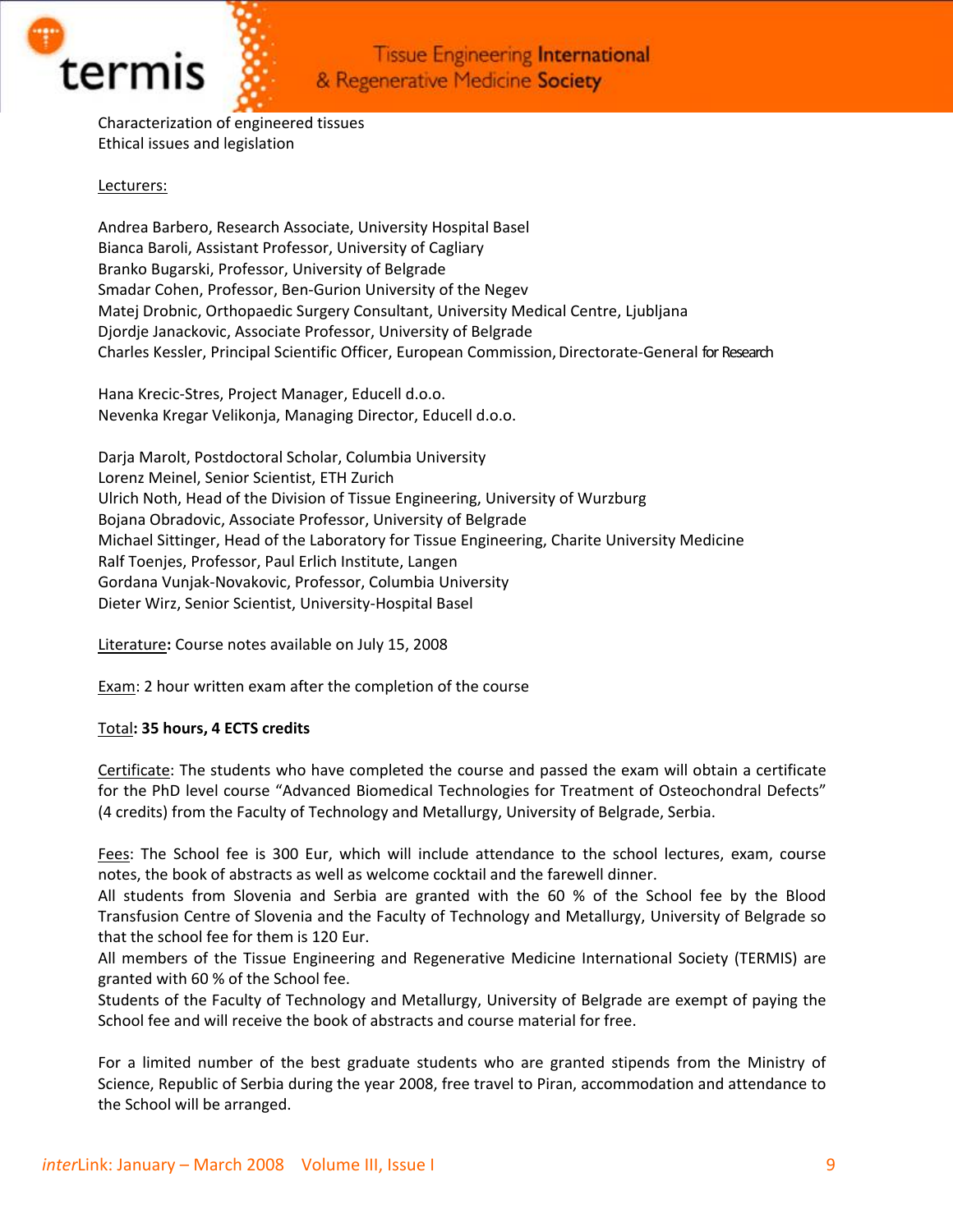

#### Contact persons:

Miomir Knezevic [\(miomir.knezevic@ztm.si;](mailto:miomir.knezevic@ztm.si) [miomir.knezevic@nib.si\)](mailto:miomir.knezevic@nib.si) Chair of the Organizing Committee Assist. Prof. Head Unit for the Collection and Processing of Haematopoietic Stem Cells, Blood Transfusion Centre of Slovenia Assistant Director of Technology Transfer, National Institute of Biology, Slovenia

Bojana Obradovic ([bojana@tmf.bg.ac.yu](mailto:bojana@tmf.bg.ac.yu))

Co‐chair of the Organizing Committee Assoc. Prof. & Vice‐Dean Faculty of Technology and Metallurgy, University of Belgrade

Program Committee:

Bojana Obradovic (University of Belgrade) Gordana Vunjak‐Novakovic (Columbia University) Miomir Knezevic (Blood Transfusion Centre of Slovenia)

#### Organizing Committee:

Miomir Knezevic (Chair, Blood Transfusion Centre of Slovenia) Bojana Obradovic (Co‐Chair, University of Belgrade) Ivan Martin (University Hospital Basel, Switzerland) Nevenka Kregar (Educell, d.o.o., Slovenia) Branko Bugarski (University of Belgrade) Gaspar Polajnar (National Instittute of Biology, Slovenia) Jure Sah (Blood Transfusion Centre of Slovenia)

\*\*\*\*\*\*\*\*\*\*\*\*\*\*\*\*\*\*\*\*\*\*\*\*\*\*\*\*\*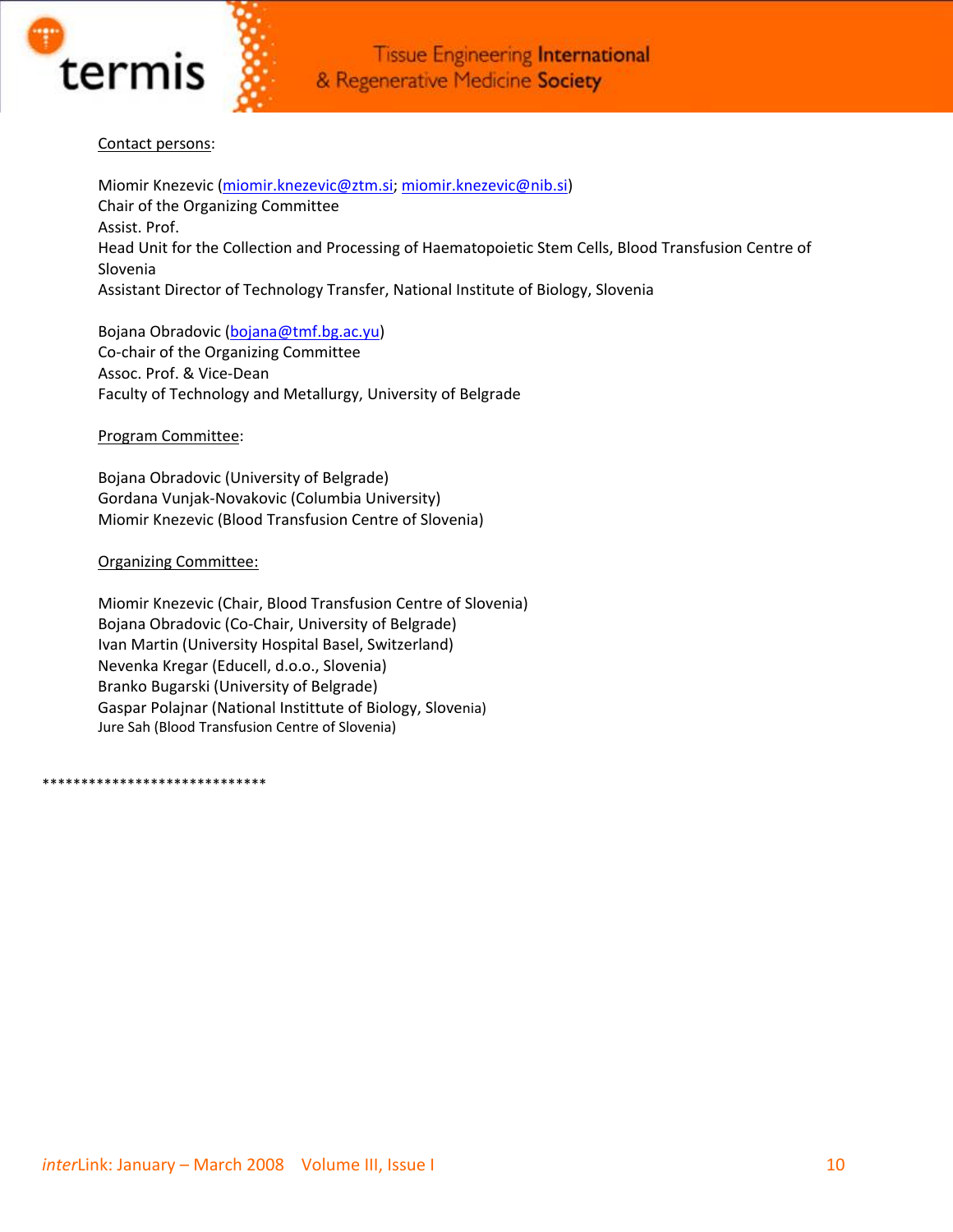

## **Newly Elected TERMIS Officer and Council Members**

**President‐Elect:** Stephen Francis Badylak, D.V.M., M.D., Ph.D.



Dr. Stephen Badylak is a Professor in the Department of Surgery and deputy director of the McGowan Institute for Regenerative Medicine at the University of Pittsburgh. In 1976, he received his D.V.M. from Purdue University and he completed his M.S. in Clinical Pathology from Purdue University in 1978. Dr. Badylak also holds a Ph.D. in Anatomic Pathology from Purdue University (1981) and graduated with a M.D. from Indiana University Medical School in 1985.

Dr. Badylak holds over 40 US patents and 200 patents worldwide and has authored more than 180 scientific publications and 12 book chapters. He has served as the Chair of the Purdue University Tissue Engineering Advisory Board and as chair of several Study Sections for the National Institutes of Health (NIH), including the Boengineering, Technology, and Surgical Sciences Study Section. Dr. Badylak has either chaired or been a member of the Scientific Advisory Board to several major medical device companies.

Dr. Badylak is a Fellow of the American Institute for Medical and Biological Engineering. He is a charter member of the Tissue Engineering Regenerative Medicine International Society (TERMIS). Dr. Badylak is a member of the Society for Biomaterials and the International Society for Applied Cardiovascular Biology (ISACB).

Dr. Badylak has received numerous awards for excellence in research and has emphasized the clinical translation of his work. More than 1 million patients have been treated with

one or more forms of biologic scaffold materials that have been discovered in his laboratory.

**Member‐At‐Large, Asia‐Pacific:** Tatsuya Shimizu, M.D., Ph.D.



Dr. Shimizu is an associate professor of Department of Tissue Regeneration, Institute of Advanced Biomedical Engineering and Science, Tokyo Women's Medical University. He graduated from Faculty of Medicine, the University of Tokyo and got medical doctor (M.D.) in 1992. After two-years of clinical training, Dr. Shimizu made a specialty of cardiovascular medicine including catheterization. In 1995, he started to research signal transduction of growth factors in cardiomyocytes at Graduate School of Medicine, the University of Tokyo. He received his doctoral Degree (Ph.D.) in 1999. After that, Dr. Shimizu moved to ABMES of TWMU as a research assistant professor and began myocardial tissue engineering research. He has already fabricated pulsatile myocardial tissues by novel technology "Cell Sheet Engineering" which is proposed by Prof. Okano, Director of ABMES. My recent work is especially concentrated on neovascularization in myocardial tissue graft to reconstruct more functional tissue.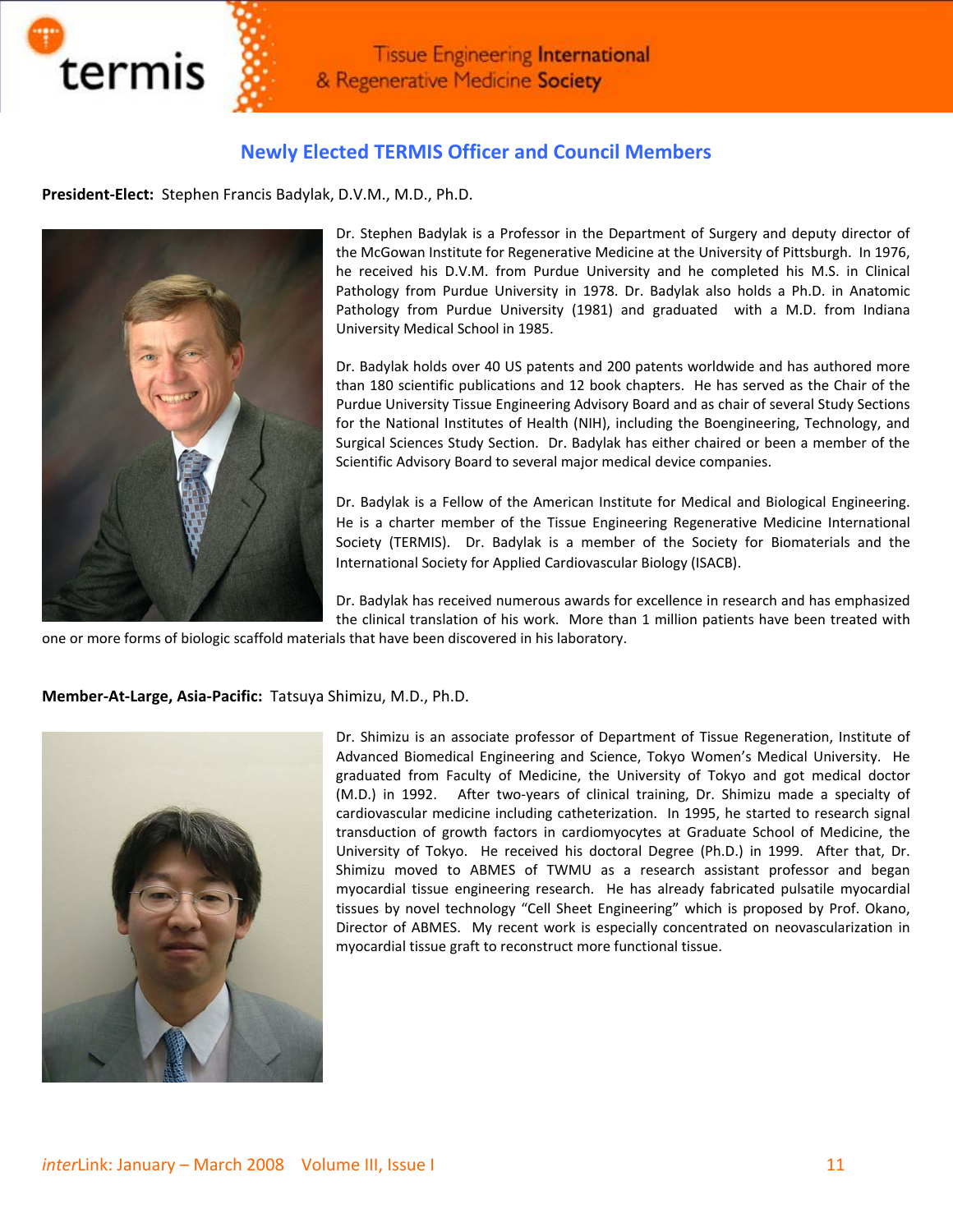

#### **TERMIS‐North America Council Members**

**Karen J.L. Burg, Ph.D.**



Hunter Endowed Chair and Professor of Bioengineering at Clemson University.A graduate of North Carolina State University, Dr. Burg completed a tissue engineering postdoctoral fellowship at Carolinas Medical Center before joining the faculty at Clemson University. Dr. Burg has given over 200 invited presentations on the subject of engineered tissues, including multiple invited presentations at Gordon Research Conferences and National Academies meetings. She is the inventor of record on four patents and nine patent applications; technologies from her laboratory served as the basis for one spin‐off company, Kiyatec. Karen has authored over 80 peer reviewed publications pertaining to injectable tissue engineered systems; she is the Executive Editor of *Biomaterials Forum*, the Editor‐in‐Chief of the *Journal of Histotechnology,* and the co‐editor of a monograph series entitled "Advances in Polymeric Biomaterials". Honors to Dr. Burg include a Presidential Early Career Award for Scientists and Engineers, awarded by the President of the United States, the inaugural AO Research Prize, awarded by the AO Foundation in Switzerland, recognition as a Massachusetts Institute of Technology's TR100 Young Innovator, an American Institute for Medical and Biological Engineering Fellow, an American Council on Education Fellow, and a United States Department of Defense Era of Hope Scholar. Karen is the program chair for the 2009 Annual Meeting of the Society for Biomaterials and is serving on the Technical Program Committee for the 2008 Department of Defense Era of Hope breast cancer meeting.

**Jennifer Elisseeff, Ph.D.**



A native of South Florida, Dr. Elisseeff attended Carnegie Mellon University (BS Chemistry, 1994) and received her PhD in Medical Engineering from the Division of Health Sciences and Technology (1999). Her doctoral research at the MIT with Robert Langer investigated new technologies for biomaterial implantation and cell encapsulation for tissue engineering. Dr. Elisseeff was then a fellow in the Pharmacology Research Associate Program working in the developmental biology laboratory of Yoshi Yamada at the National Institute of Dental and Craniofacial Research at NIH. In 2001, Dr. Elisseeff went to the Department of Biomedical Engineering at Johns Hopkins University as Assistant Professor. Her laboratory studies new synthetic‐biological biomaterials, adult and embryonic stem cells, and tissue engineering applications in the musculoskeletal system and ophthalmology. In 2004, Elisseeff cofounded Cartilix, Inc. a startup that is translating adhesive and biomaterial technologies for cartilage

repair. Dr. Elisseeff is now an Associate Professor of Biomedical Engineering and Orthopedic Surgery and directs the Cell and Tissue Engineering Program in the Department of Biomedical Engineering at Johns Hopkins. She serves on the Scientific Advisory Board of Bausch and Lomb and Cellular Bioengineering Inc. Dr. Elisseeff has received awards including the Carnegie Mellon Young Alumni Award, Arthritis Investigator Award from the Arthritis Foundation, Yasuda Award from the Society of Physical Regulation in Medicine and Biology, and was named by *Technology Review* magazine as a top innovator under 35 in 2002 and top 10 technologies to change the future. She has published over 70 articles, book chapters and patents and given over 100 national and international invited lectures.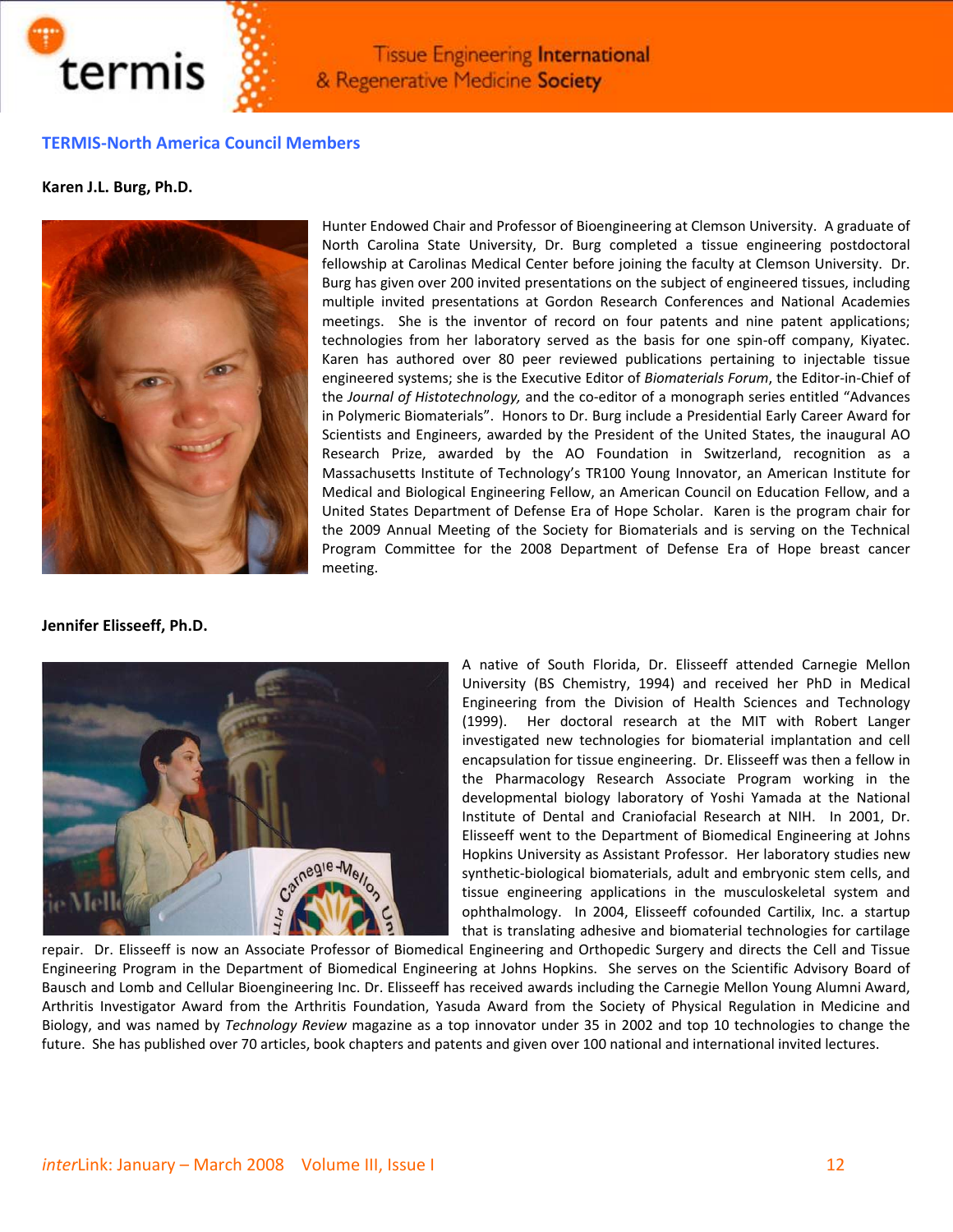

**Robert E. Guldberg, Ph.D.**



Dr. Guldberg received all of his degrees from the University of Michigan in Mechanical Engineering and Bioengineering. After finishing his Ph.D. in 1995, he completed a summer course in physiology at the Marine Biological Laboratory before beginning a post‐doctoral fellowship in molecular biology. Dr. Guldberg is currently a Professor of Mechanical Engineering at the Georgia Institute of Technology and also holds an adjunct appointment in Biomedical Engineering. He has served as Director of the Orthopaedic Tissue Engineering Program within the Georgia Tech/Emory Center for the Engineering of Living Tissues (GTEC) since 1999. His research program has focused on the development and testing of strategies for promoting functional restoration of damaged or degenerated musculoskeletal tissues and is currently supported by the NIH, NSF, DoD, and several companies. In 2004, Dr. Guldberg was appointed Associate Director of the

Institute for Bioengineering and Bioscience at Georgia Tech. He was the Scientific Program Chair of the 5<sup>th</sup> Annual Regenerate International Conference & Exposition in 2005. Dr. Guldberg was recently elected to the College of Fellows of the American Institute for Medical and Biological Engineering (AIMBE) and holds an endowed Woodruff Faculty Fellowship at Georgia Tech. He also serves as the TERMIS‐NA representative on the U.S. National Committee for Biomechanics and is a member of the Biotechnology Advisory Board of the AO Foundation based in Davos, Switzerland. Along with Barbara Boyan, Mark Van Dyke, and Molly Shoichet, Dr. Guldberg is one of the founding editors of a new book series based on research presented at the TERMIS‐NA annual meetings and also serves on the editorial board of the journal *Acta Biomateriala*. In March 2008, he will serve as Conference Chair of the Hilton Head Workshop on Regenerative Medicine: Advancing to Next Generation Therapies. Dr. Guldberg lives in Atlanta, Georgia with his wife Tina and two children, Sophia and Michael.

#### **Kam Leong, BD, PhD**



Dr. Leong is the James B. Duke Professor for the Department of Biomedical Engineering and the Division of Experimental Surgery. He received a BS in Chemical Engineering in 1977 at the University of California, Santa Barbara. From 1983-1986 he was a Research Associate in Applied Biological Sciences at the Massachusetts Institute of Technology. In 1987, Dr. Leong received his PhD at the University of Pennsylvania in Chemical Engineering.

Dr. Leong has served in several positions beginning from 1986‐1991 where he as an Assistant Professor in Department of Biomedical Engineering, Johns Hopkins University; from 1991-1998 he was an Associate Professor in Department of Biomedical Engineering, Johns Hopkins University; 1998‐2006 he was a Professor in Department of Biomedical Engineering, Johns Hopkins University; from 1990‐2005 he was the Director of Master Program in Biomedical Engineering, Johns Hopkins University; 1998‐2004 Dr. Leong was the Program Director and Technical Advisor to Institute of Materials Research and Engineering, Singapore; 1999‐2006 he was the Principal Investigator, Division of Johns Hopkins in Singapore; and from 2006 to the present is the Professor in Department of Biomedical Engineering, Duke University; Professor in Division of Experimental Surgery, School of Medicine, Duke University; Director of Bioengineering Initiative, Duke University; Principal Investigator, Duke‐NUS Graduate Medical School, Singapore.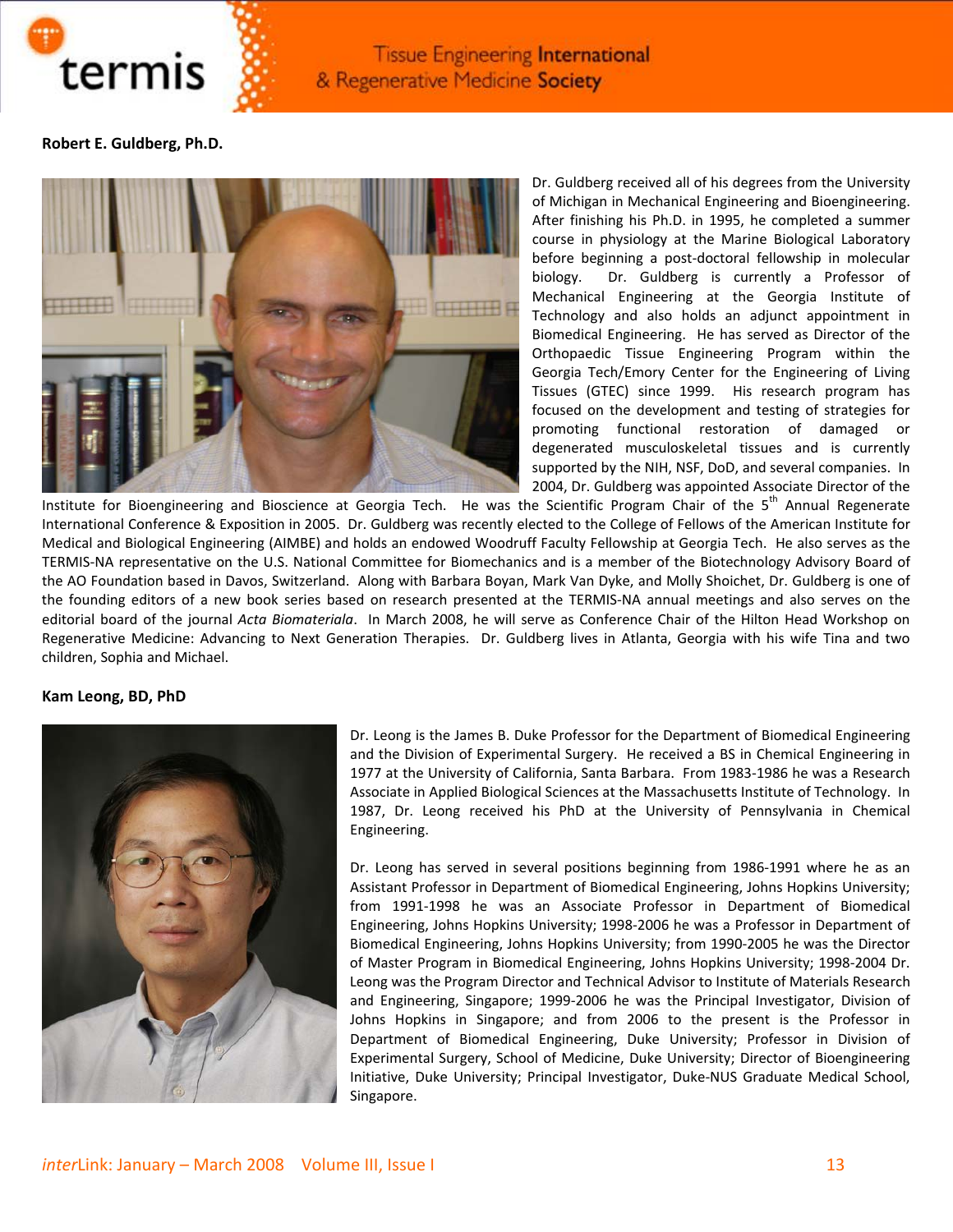

Dr. Leong has received several honors including the Johnson‐Johnson Postdoctoral Fellowship for Biomedical Research, MIT, 1983‐1985; Young Investigator Research Achievement Award of Controlled Release Society, 1994; The Chinese‐American Chemical Society Award for Recognition of Pioneering Contributions in Polymer Chemistry and Biomedical Engineering, 1995; Excellence in Guidance of Graduate Student Research, Controlled Release Society

- 1993: CRS‐Proctor & Gamble Recognition Award
- 1996: CRS‐3M Pharmaceuticals Recognition Award
- 1997: CRS‐Cygnus Recognition Award;

Capsugel Award on Innovative Aspects of Controlled Release Research, Controlled Release Society: 1996, 1997, 1998, 2000, 2001; Fellow of American Institute for Medical and Biological Engineering, 1998; James B. Duke Professorship of Biomedical Engineering, 2007.

Dr. Leong has served as an Editorial Board Member: Molecular Therapy; Biomaterials; Acta Biomaterialia; Current Pharmaceutical Technology; J. Controlled Release; Nanomedicine: Nanotechnology, Biology, and Medicine; International Journal of Nanomedicine; Genetic Vaccines and Therapy; Nanomedicine. He has also published in Selected Peer‐Reviewed Publications.

#### **Jeremy Mao, D.D.S., Ph.D**



Dr. Jeremy Mao is currently Professor and Director of Tissue Engineering and Regenerative Medicine Laboratory (TERML) at Columbia University. Dr. Mao is a dentist and scientist, having received a Doctor of Dental Surgery, oral surgery residency training, PhD and postdoctoral training. Dr. Mao's academic career started as an assistant professor at the University of Pittsburgh whereby his laboratory received funding from the National Institutes of Health and also from the Pittsburgh Tissue Engineering Initiative. Dr. Mao became an associate professor at the University of Illinois at Chicago where he was director of Tissue Engineering Laboratory. Dr. Mao has published over 100 scientific papers and book chapters in the area of tissue engineering, stem cells and regenerative medicine. He currently serves on the editorial board of several scientific journals such as Tissue Engineering, Journal of Biomedical Material Research, International Journal of Oral and Maxillofacial Surgery, and Journal of Dental Research, and has served as an Associate Editor of Stem Cells and Development, as well as on the editorial board of Medical Engineering and Physics and Frontiers of Bioscience. Dr. Mao is the editor of a new book entitled "*Translational Approaches in Tissue Engineering and Regenerative Medicine*". Dr. Mao is also the editor of an upcoming textbook entitled "*Principles of Craniofacial Growth and Development*". Dr. Mao is a fellow of American Institute for Medical and Biological Engineering. Dr. Mao has over 30 patents granted and/or filed in the areas of stem cells, tissue engineering, and regenerative medicine, leading to the incorporation of one biotechnology company.

Dr. Mao is currently a standing member of the Musculoskeletal Tissue Engineering Study Section of the NIH and serves on a number of review panels for NIH, NSF, US Army as well as many other grant review panels in over 18 different countries. Dr. Mao has been invited to give lectures at over 130 national and international conferences. Dr. Mao has attended and chaired multiple Regenerate/TERMIS conferences. He has also organized and chaired a number of scientific conferences including NIH-sponsored Stem Cells and Tissue Engineering Conference. Dr. Mao's laboratory is currently funded by several research grants from the National Institutes of Health and also from industry. Dr. Mao's laboratory has trained over 24 graduate students and postdoctoral research scientists, some of whom are faculty members at universities in the U.S. and overseas, whereas others are in biotech industry. Dr. Mao is a consultant to several Tissue Engineering and Regenerative Medicine Centers in the United States and overseas.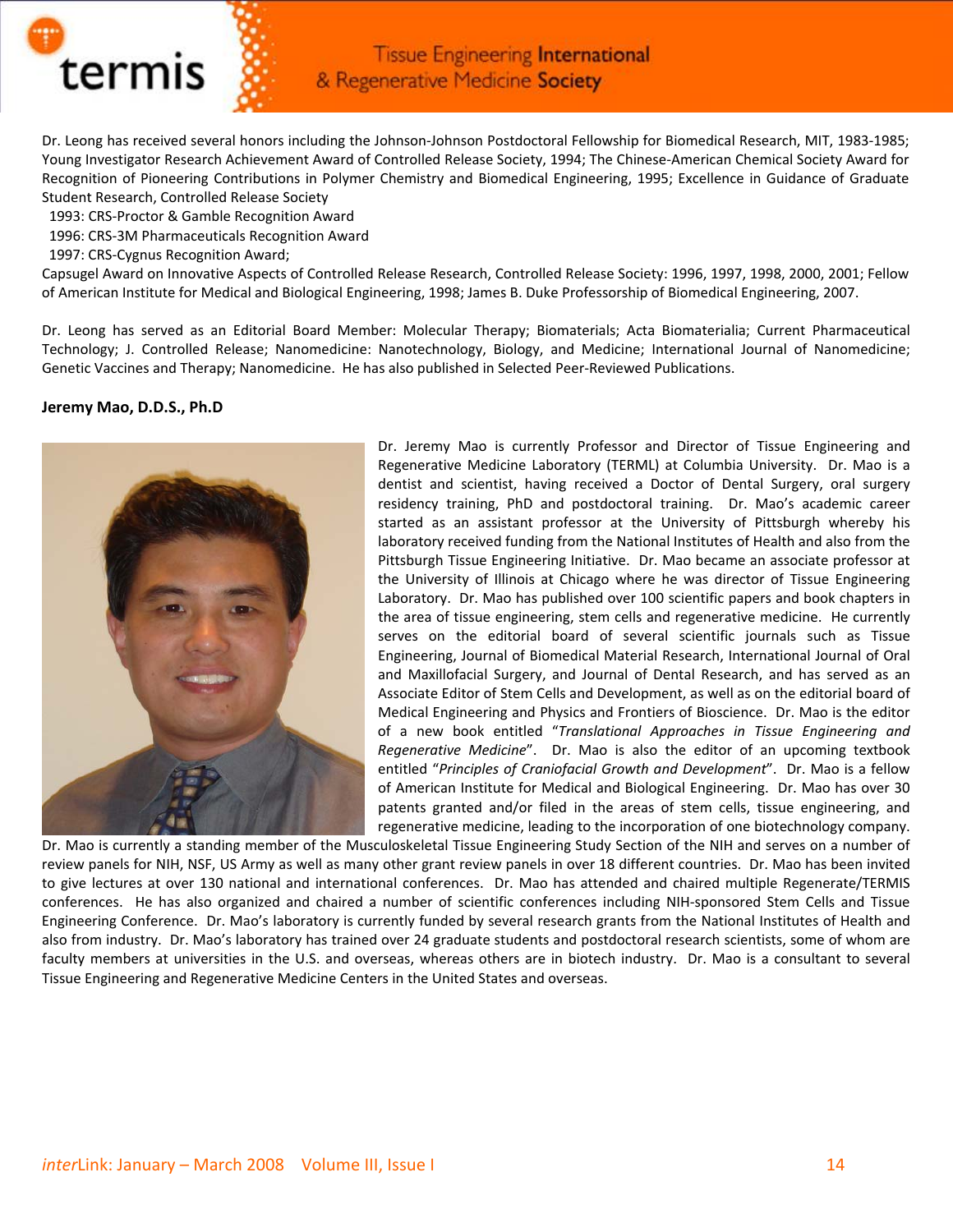

**Robert M. Nerem, Ph.D.**



Dr. Nerem joined Georgia Tech in 1987 as the Parker H. Petit Distinguished Chair for Engineering in Medicine. He currently serves as the Director of the Parker H. Petit Institute for Bioengineering and Bioscience. In addition he serves as the Director of the Georgia Tech/Emory Center (GTEC) for the Engineering of Living Tissues, an NSF‐funded Engineering Research Center. He received his Ph.D. in 1964 from Ohio State University and joined the faculty there in the Department of Aeronautical and Astronautical Engineering, being promoted to Professor in 1972 and serving from 1975‐1979 as Associate Dean for Research in the Graduate School. From 1979 to 1986 he was Professor and Chairman of the Department of Mechanical Engineering at the University of Houston. Professor Nerem is the author of more than 200 publications. He is a past President of the International Union for Physical and Engineering Sciences in Medicine (1991-1994) and also a past President of the International Federation for Medical and Biological Engineering (1988‐ 91). In addition, he is a past Chairman of the U.S. National Committee

on Biomechanics (1988‐91), and he is a Fellow and was the founding President (1992‐1994) of the American Institute of Medical and Biological Engineering (AIMBE). He is past President of the Tissue Engineering Society International (2002‐2004), and was a part‐time Senior Advisor for Bioengineering in the new National Institute for Biomedical Imaging and Bioengineering at the National Institutes of Health (2003‐2006). He is Fellow, American Association for the Advancement of Science; Fellow, Council of Arteriosclerosis, American Heart Association; Fellow, American Physical Society; and Fellow, American Society of Mechanical Engineers (ASME). He was Technical Editor of the ASME Journal of Biomechanical Engineering (1988‐1997). In 1989 he received the H.R. Lissner Award from ASME and in 2002 the Pierre Galletti Award from AIMBE. In 1988 Professor Nerem was elected to the National Academy of Engineering (NAE), and he served on the NAE Council for six years (1998 - 2004). In 1992 he was elected to the Institute of Medicine of the National Academy of Sciences and in 1998 a Fellow of the American Academy of Arts and Sciences. In March 1990 Professor Nerem was presented with an honorary doctorate from the University of Paris, and in 1994 he was elected a Foreign Member of the Polish Academy of Sciences. In 1998 he was made an Honorary Fellow of the Institution of Mechanical Engineers in the United Kingdom, in 2004 he was elected an honorary foreign member of the Japan Society for Medical and Biological Engineering, and in 2006 a Foreign Member of the Swedish Royal Academy of Engineering Sciences. Professor Nerem serves on the scientific advisory board of AtheroGenics, Inc and Tengion, Inc. Research interests include atherosclerosis, biomechanics, cardiovascular devices, cellular engineering, vascular biology, and tissue engineering and regenerative medicine.

#### **Laura E. Niklason, M.D., Ph.D.**



Dr. Niklason is an Associate Professor of Anesthesia and Biomedical Engineering at Yale. She received her Bachelors degrees in Physics and Biophysics from the University of Illinois, and went on to the University of Chicago for her PhD in Biophysics in 1988. Dr. Niklason subsequently received her MD from the University of Michigan, where she did her internship. She then went on to the Massachusetts General Hospital for residency in Anesthesia, followed by fellowship training in Critical Care Medicine. During her time in Boston, Dr. Niklason was also a postdoctoral researcher at MIT with Dr. Robert Langer, where she developed techniques for the tissue engineering of autologous arteries. Dr. Niklason joined the faculty at Duke University in 1998, where she continued her work in cardiovascular tissue engineering, and founded a biotechnology company designed to bring tissue engineered cardiovascular products to the clinic. Dr. Niklason has received national and international recognition for her work in this field, receiving the Discover Magazine award for Technological Innovation in 2000, and being named a Hunt Scholar in the Duke School of Engineering in 2001. In January of 2006, Niklason moved to Yale University, where she is expanding her research program in tissue engineering and in understanding the basic aspects of cellular aging.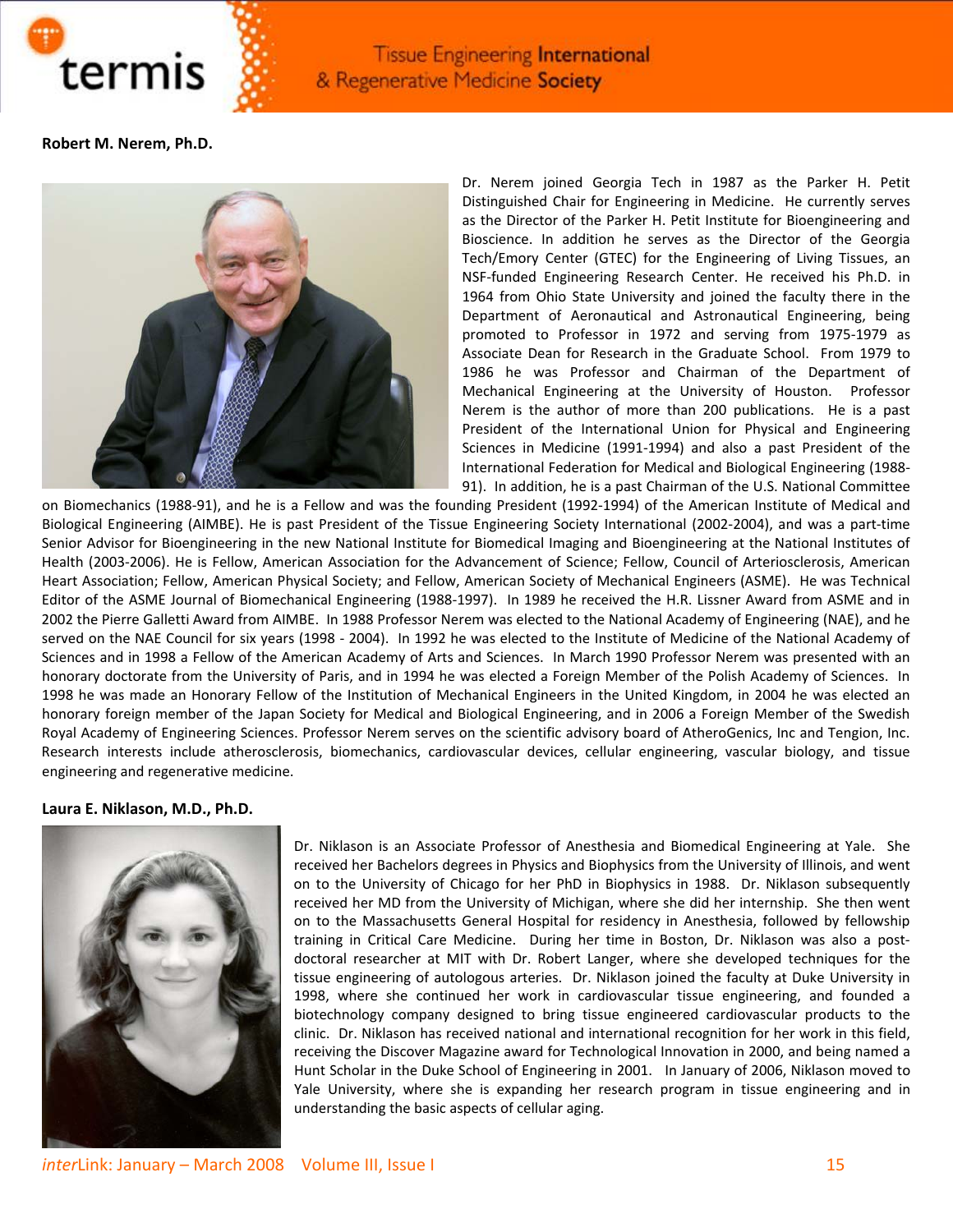

Currrently, Dr. Niklason's research program has several areas of focus. With regard to engineered arteries, Niklason is engaged in preclinical studies in large animals to validate the method for generating engineered tissues that are available "off the shelf". Large animal studies on vascular grafts are centered on immune/inflammatory response minimization to these off‐the‐shelf tissues, and on the long-term function of the grafts in the arterial circulation. In addition, Niklason is developing tissue engineering approaches to generating vascularized cardiac muscle, as well as vascularized lung tissue. In addition, Niklason has active research interests in vascular remodeling that is associated with various disease states, including atherosclerosis and arterial vasospasm.

## **Newly Appointed Member‐At‐Large, North America: Cato Laurencin, M.D., Ph.D.**

Dr. Cato Laurencin was nominated by the TERMIS‐NA as the new Member‐At‐Large, North America. Dr. Stephen Badylak was elected as the President-Elect of TERMIS. This left a vacancy in the Member-At-Large, North America position. The TERMIS‐NA Council appointed Dr. Cato Laurencin to complete the rest of the term and he graciously accepted. We would like to welcome Dr. Laurencin as a member of the TERMIS Governing Board and North American Council!



Dr. Laurencin is the Pratt Distinguished Endowed Professor of Orthopaedic Surgery and the Orthopaedic Surgeon‐in‐Chief of the University of Virginia Health System. He is Professor of Biomedical Engineering and Professor of Chemical Engineering at UVA. In addition he has earned the title 'University Professor', the highest professorial rank at the University of Virginia, designated by the President.

Dr. Laurencin received his B.S.E. in Chemical Engineering from Princeton University, his Ph.D. in Biochemical Engineering/Biotechnology from the Massachusetts Institute of Technology where he was a Hugh Hampton Young Scholar, and his

M.D. from the Harvard Medical School where he graduated Magna Cum Laude.

Dr. Laurencin is a specialist in Shoulder Surgery and Sports Medicine and has been honored in being named to America's Top Doctors and America's Top Surgeons. Dr. Laurencin serves on the editorial boards of 14 Journals including The Journal of Biomedical Materials Research, Biomaterials, Applied Biomaterials, Tissue Engineering, and the Journal of Biomedical Nanotechnology. He serves on the Board of Directors of the American Institute for Medical and Biological Engineering where he currently is Chair of the College of Fellows for the Institute, and the Board of Directors of the Cobb/National Medical Association Health Institute where currently serves as Chair of the Board.

Dr. Laurencin has been a member of the NIH National Advisory Council for Arthritis Musculoskeletal and Skin Diseases (NIAMS), the National Science Advisory Board for the FDA, and the National Science Foundation Advisory Committee for Engineering.

Dr. Laurencin has numerous research interests which include tissue engineering, biomaterials, nanotechnology, drug delivery, stem cell biology and gene therapy. Honored at the White House, Dr. Laurencin received the Presidential Faculty Fellowship Award from President William Clinton in recognition of his research work involving medicine and engineering. Most recently, Scientific American Magazine honored Dr. Laurencin with its SCIAM 50 award for the 50 greatest scientific achievements during 2007.

Dr. Laurencin is an elected member of the Institute of Medicine of the National Academy of Sciences. He is also an elected member of the Third World Academy of Sciences.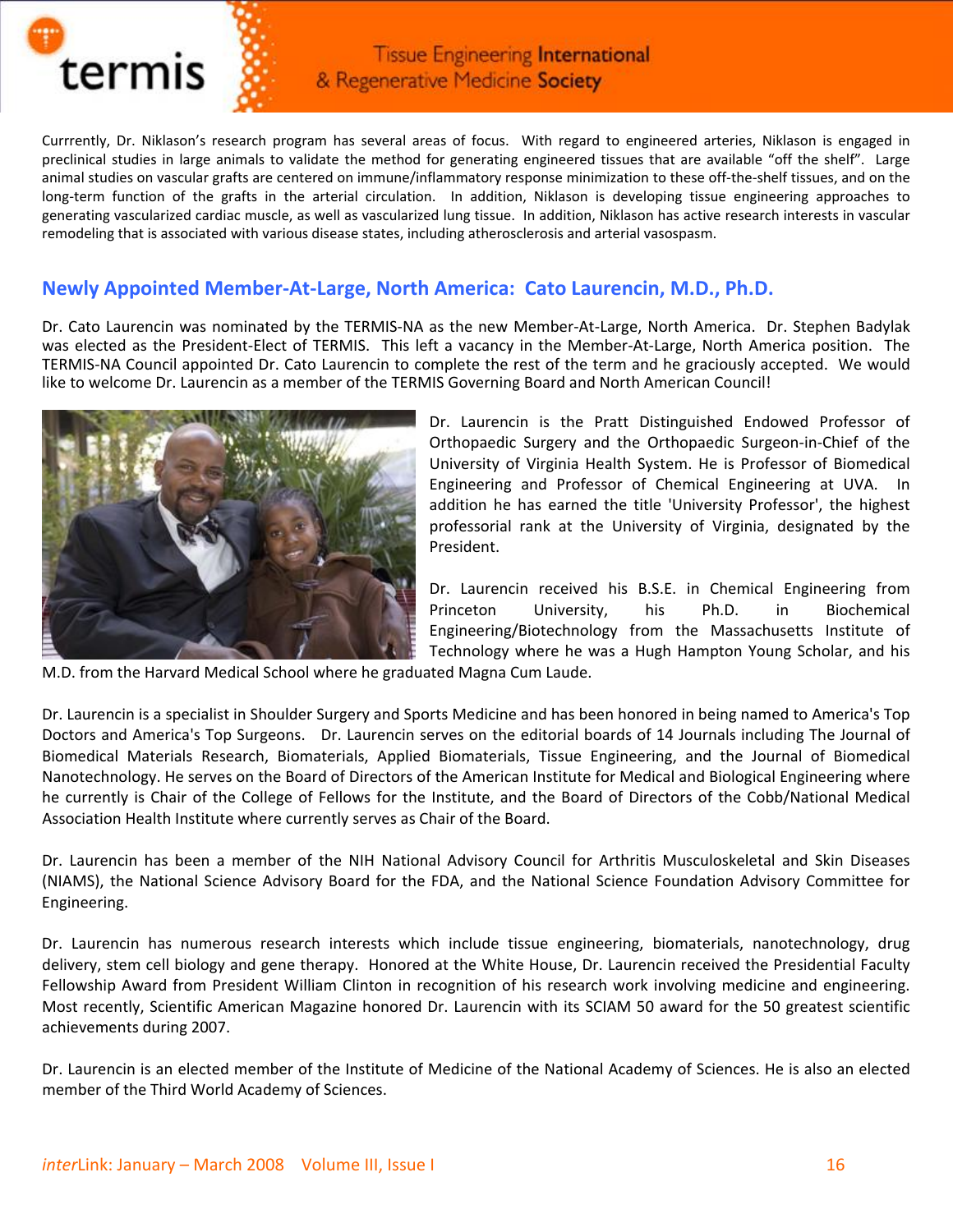

L

**Tissue Engineering International** & Regenerative Medicine Society

# **2009 2nd TERMIS World Congress**

In

*Daejeon, South Korea at the Daejeon International Convention Center*

From

*August 31 – September 3, 2009*

*In Conjunction with the* 2009 Seoul Stem Cell Symposium

[www.termis.org/wc2009](http://www.termis.org/wc2009)

Conference President: Dr. Shin‐Yong Moon Honorary Presidents: Drs. Hai Bang Lee, Jeong Man Kim, Kwang Won Kim and Chong Su Cho

> Organized by: The Tissue Engineering and Regenerative Medicine International Society The Korean Tissue Engineering and Regenerative Medicine Society Stem Cell Research Center

> > Contact:

Prof. Gilson Khang +82 19 410 7579 or [gskhang@krict.re.kr](mailto:gskhang@krict.re.kr) or [gskhang@conbuk.ac.kr](mailto:gskhang@conbuk.ac.kr)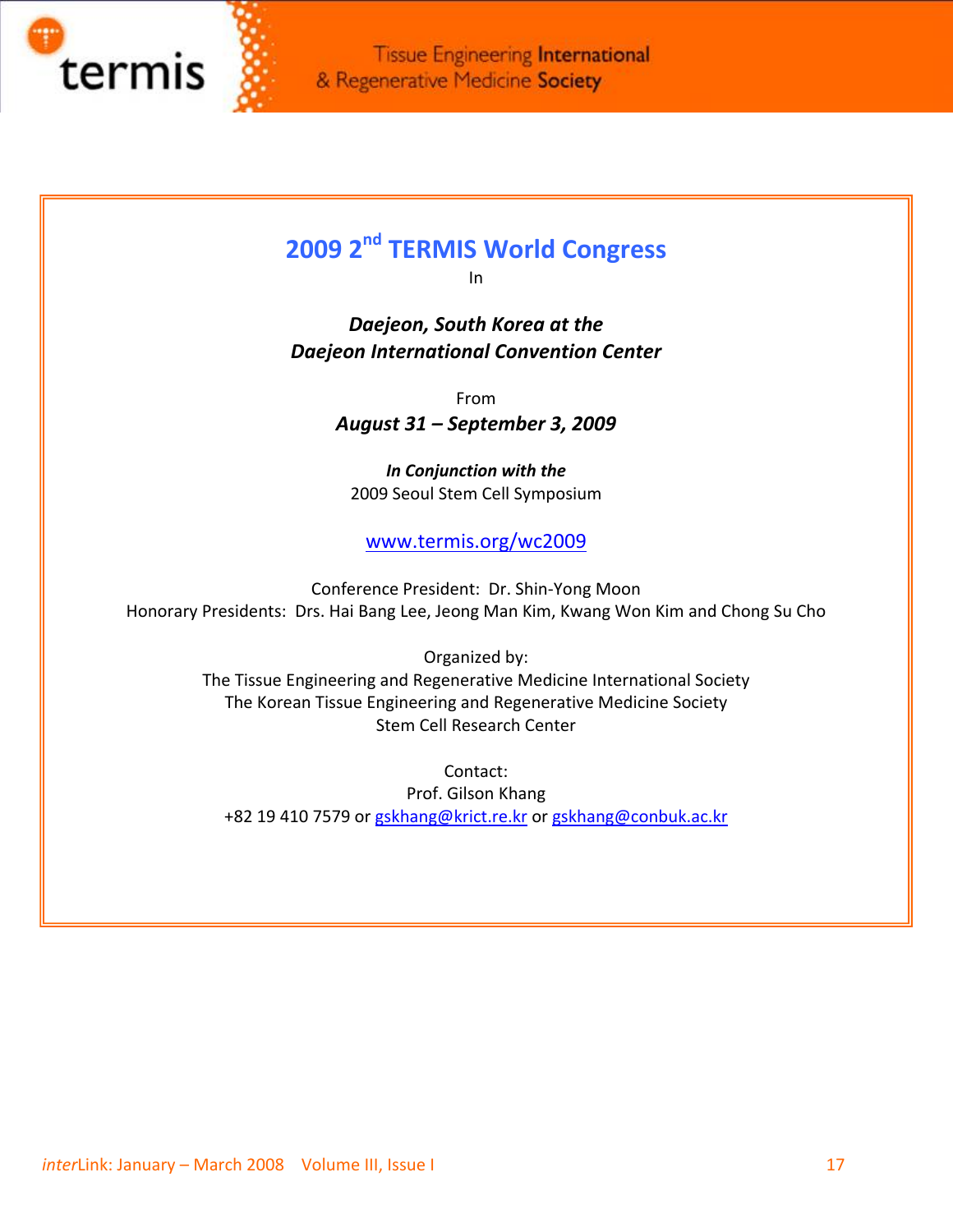

Mary Ann Liebert, Inc. & publishers<br>www.liebertpub.com

*Tissue Engineering,* Official Journal of the Tissue Engineering and Regenerative Medicine International Society, has been receiving increasing numbers of excellent reviews and methods papers. *Tissue Engineering* (Part A) has traditionally focused on hypothesis‐driven scientific reports. The *Reviews* and *Methods* journals will enable the flagship *Tissue Engineering* to bring these valuable papers to the readership on a much larger scale.

#### **Mary Ann Liebert, Inc. publishers, would like to announce that**

*Tissue Engineering*: Parts B and C are now accessible online to TERMIS members free via the secure login.

*Tissue Engineering*, Part B, Reviews

Co‐editors: John P. Fisher, Antonios G. Mikos, and Peter C. Johnson

Published: Quarterly ISSN: 1937‐3368

TERMIS Member Prices: Print: \$50.00 Online: FREE to members

This new journal meets the urgent need for high-quality review papers due to the rapid expansion of the field. The Journal presents critical discussions, analyses, and concise summaries of research in different aspects of the field to assess where we are now and future directions.

\*\*\*\*\*\*\*\*\*\*\*\*\*\*\*\*\*\*\*\*\*\*\*\*\*\*\*\*\*\*\*\*\*\*\*\*\*\*\*\*\*\*\*\*\*\*\*\*\*\*\*\*\*\*\*\*\*\*\*\*\*\*\*\*\*\*\*\*\*\*\*\*

*Tissue Engineering*, Part C, Methods

Co‐editors: John A. Jansen, Antonios G. Mikos, and Peter C. Johnson

Published: Quarterly ISSN: 1937‐3384

TERMIS Member Prices: Print: \$50.00 Online: FREE to members

This new journal presents procedures and protocols that will be adopted by the tissue engineering community as the research is translated into clinical applications. Authoritative papers will bring consistency to the research methods employed and help the field grow and mature.

To view both *Tissue Engineering*: Parts B and C, login now at: [https://www.termis.org/journal\\_login.php](https://www.termis.org/journal_login.php).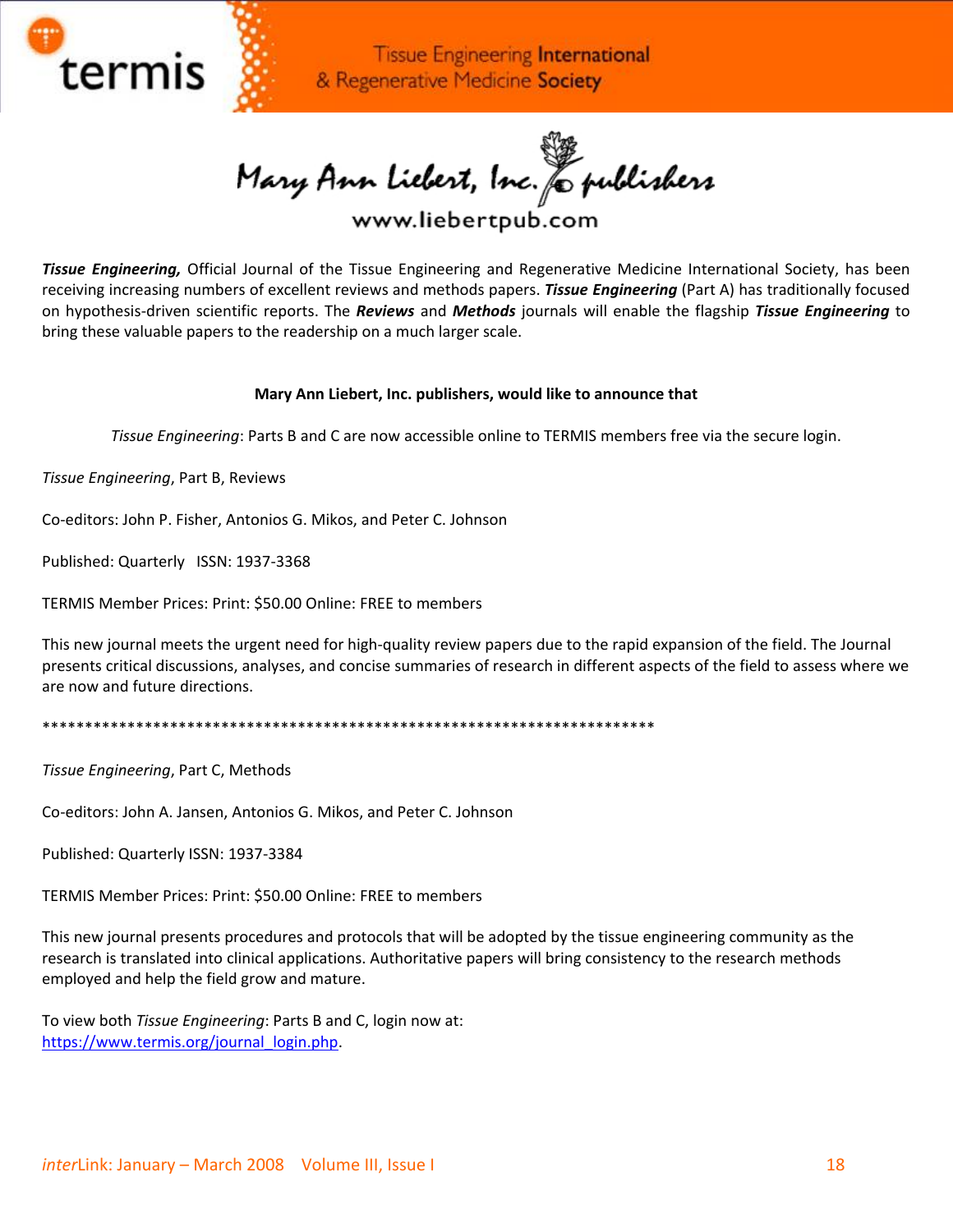

# **Upcoming Meetings Endorsed by TERMIS**

#### *April 2008*

• GTCbio 4th Stem Cell Research & [Therapeutics](http://gtcbio.com/conferenceDetails.aspx?id=120) Conference Conference Dates: April 17‐18, 2008 Conference Location: Omni Parker House Hotel, Boston, MA



#### *May 2008*

• 8th World [Biomaterials](http://www.wbc2008.com/) Congress

Meeting Dates: May 28 through June 1 Conference Location: RAI Conference Centre in Amsterdam, The Netherlands. Please contact info.wbc2008@ics‐online.nl for further details.



- 3rd Biennial Heart Valve Biology and Tissue [Engineering](http://www.londonheartvalve.org.uk/) Conference Dates: 4th‐7th May 2008 Conference Location: The Royal Society, London Abstract Deadline: 15th January 2008
- CTTE 2008 ‐ Cell Based Therapies & Tissue [Engineering](http://www.cttecourse.org/) Short Course

Conference Dates: May 19‐23, 2008 Conference Location: Cleveland, Ohio at Case Western Reserve University

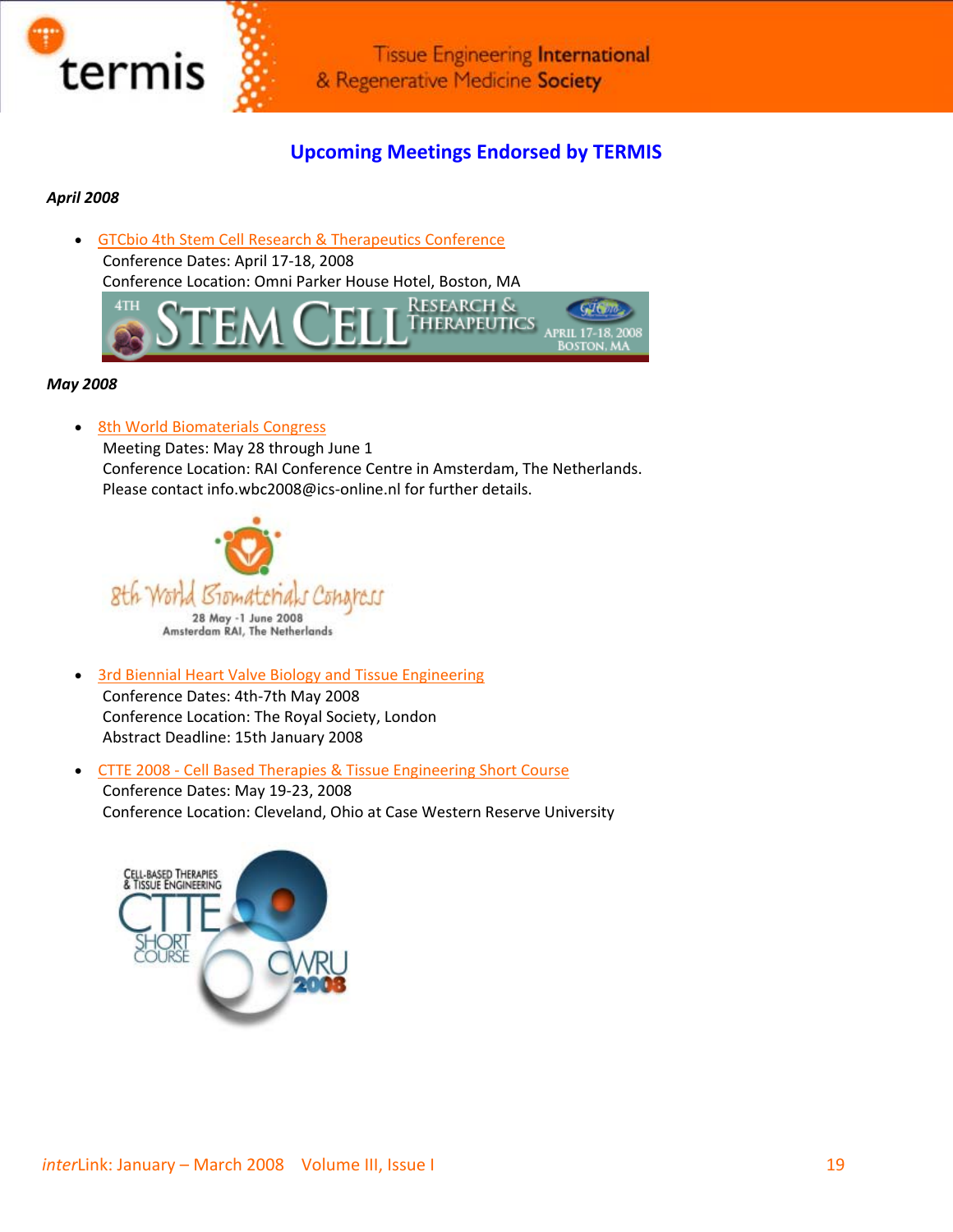

### *July 2008*

- European Society of [Biomechanics](http://www.esb2008.org/) Conference Dates: July 6‐9, 2008 Conference Location: Lucerne, Switzerland
- XX [International](http://alisf1.univpm.it/XXifw/) Fibrinogen Workshop Conference Dates: 10‐13 July 2008 Conference Location: Venice, Italy

**International Fibrinogen Workshop** 10-13 July 2008, Venice, Italy

#### *August 2008*

• Advances in Tissue [Engineering](http://tissue.rice.edu/) Short Course Conference Dates: August 13‐16, 2008 Location: Rice University Campus, Houston, Texas

*Please note that members of endorsing societies receive the discount fee of \$1095 and graduate degree candidates may be eligible for the discount fee of \$495.*

#### *September 2008*

- 3rd [International](http://www.aegeanconferences.org/) Conference on Tissue Engineering Conference Dates: September 21‐16, 2008 Conference Location: Rhodes, Greece Conference Chair: Dr. Antonios G. Mikos
- ESAO Annual [Meeting](http://www.esao2008.medecine.unige.ch/) Conference Dates: 3‐6 September 2008 Conference Location: Geneve, Switzerland Deadline for Abstracts: 1 April 2008

#### *November 2008*

• bone-tec 2008 - [International](http://www.bone-tec.com/) Bone Tissue Congress Conference Dates: 7 ‐ 9 November 2008 Conference Location: Hanover, Germany 2nd [Announcement](http://www.termis.org/docs/bonetec_2008conference.pdf) ‐ Call for [Abstracts](http://www.termis.org/docs/Call_for_abstracts_100108.pdf)